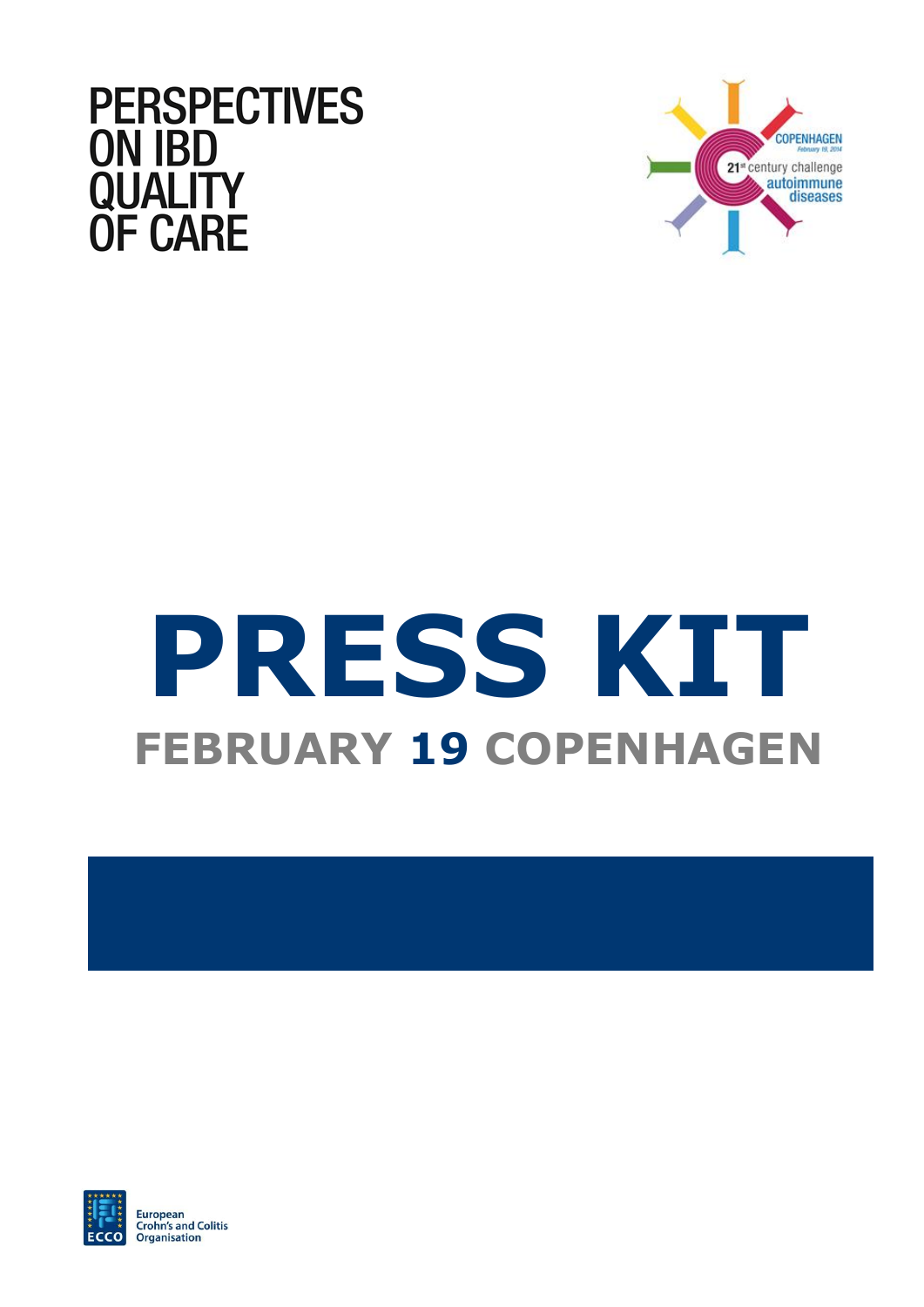# **PERSPECTIVES<br>ON IBD<br>QUALITY<br>OF CARE**



# **TABLE OF CONTENTS**

| PRESS RELEASE 1            |  |
|----------------------------|--|
|                            |  |
|                            |  |
| CURRICULUM VITAE  18       |  |
| <b>FACT SHEET ECCO  27</b> |  |
| ABSTRACTS  29              |  |



**European<br>Crohn's and Colitis** Organisation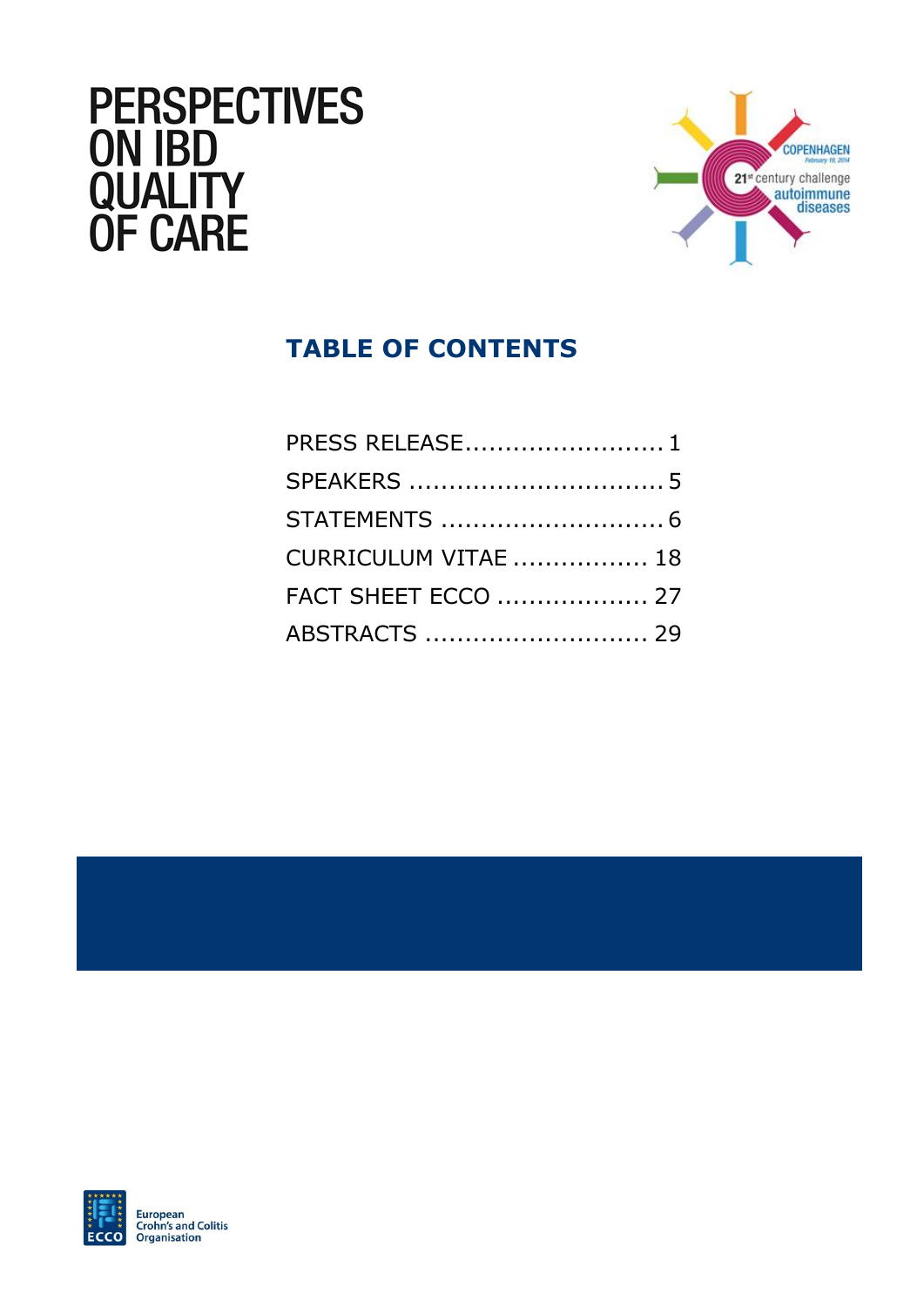# **PERSPECTIVES ON IBD** OHAL FI **F CARF**



### <span id="page-2-0"></span>PRESS KIT

#### **PRESS RELEASE Improving quality of care for IBD**

**(Copenhagen, February 19, 2014) Inflammatory Bowel Disease (IBD) affects more than 3 million people in Europe, usually starting at a young age. There is no known cure and care is variable despite European (ECCO) Guidelines.**

**"Perspectives on IBD Quality of Care"** is a campaign by the European Crohn's and Colitis Organisation (ECCO) to raise public awareness during the world's largest meeting on IBD to

- Present the patients' perspective
- Report a 5,000 patient survey
- Describe the IBD2020 Aspirations
- Highlight the newest research
- Outline ways to improve quality of care
- Open a unique Art Exhibition that captures the physical, psychological and socio-economic challenges for patients

#### **The patient's perspective**

More than 3 million people in Europe are affected by Ulcerative Colitis or Crohn's Disease. They and their families have no choice but to live with the consequences daily and learn to cope with IBD. One of those 3 million, Irish citizen Gerald Nash, has been invited to tell his story. He was 14 when he was first diagnosed with Crohn's Disease. "We have to get more comfortable with talking about conditions such as Crohn's and Colitis. I find it invaluable talking to other people with IBD about how they manage their own condition as well", says Gerald Nash.

Dr. Marco Greco from the European Federation of Crohn's and Colitis Associations (EFCCA) confirms: "Quality of care often concentrates on quality of services, therapy, desired health outcomes, effectiveness and timeliness of care. Even though these are important aspects we feel that an important outcome, namely the patient's quality of life, can sometimes be forgotten. Instead of concentrating on therapy alone, we should be concentrating on the individual with his or her personal needs."

#### **The IBD2020 survey**

IBD2020 is a global forum created to discuss initiatives to improve the quality of care for patients with IBD. A survey (2013) attracting responses from over 5000 patients from 6 countries found that

- A quarter had to wait more than a year for diagnosis
- A third had emergency admissions in the last 12 months

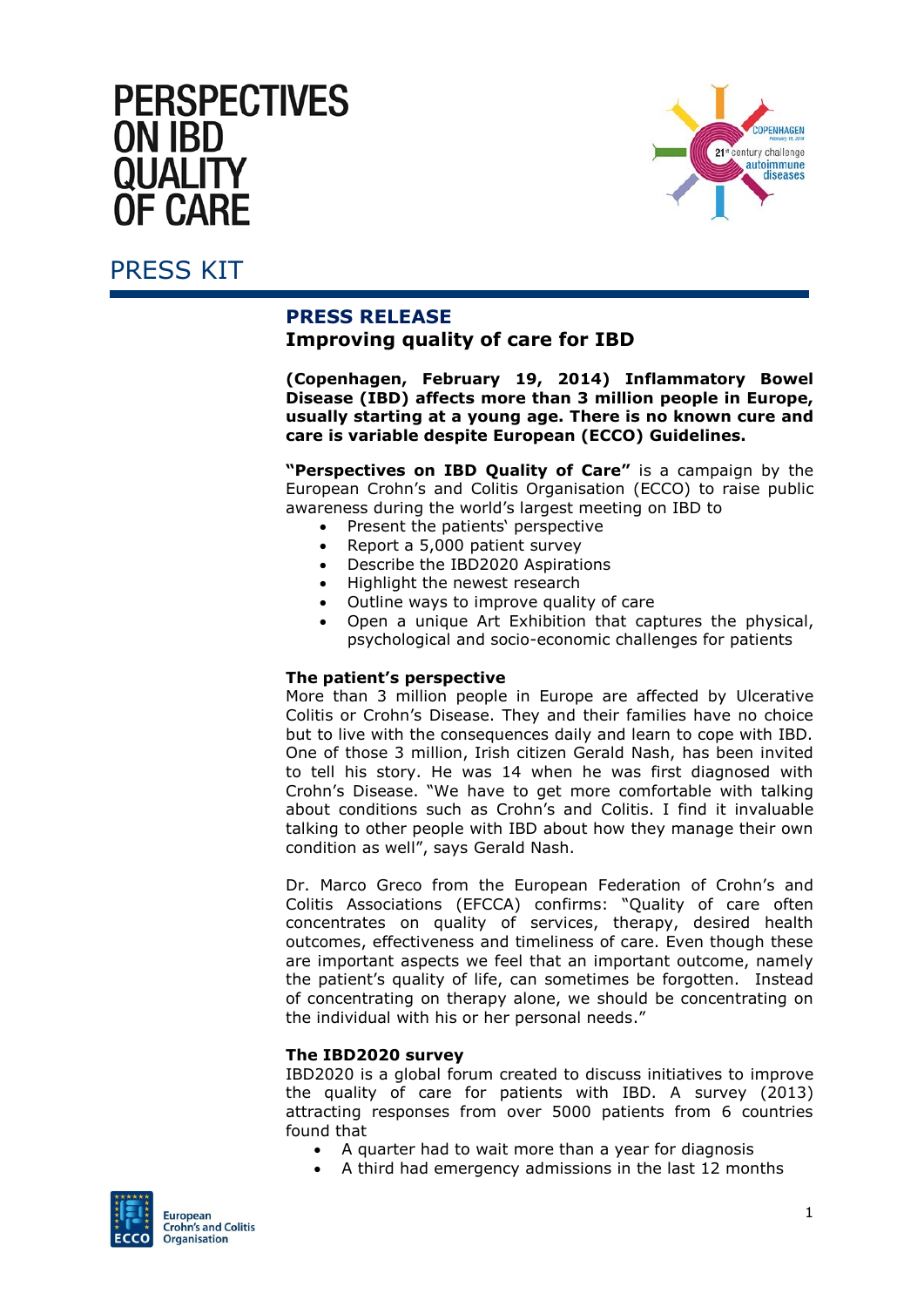# **PERSPECTIVES ON IBD** = CΔRF



#### PRESS KIT

- One in five described "continuous" symptoms in the last 12 months
- Less than half had a discussion on goals of treatment
- A minority had a consultation with a specialist nurse
- Perceived quality of care was closely related to involvement in treatment decisions

"Thinking about their care in the previous 12 months, only 44% of all respondents said that a healthcare professional had discussed with them the main goals or priorities for their care and only 20 % said that a healthcare professional had helped them make a plan for their daily life with IBD", says Richard Driscoll, co-chair of IBD2020. Driscoll continues, "One of the key principles of good IBD care is access to a multidisciplinary team that includes a gastroenterologist, a surgeon, a specialist nurse, a dietitian and a psychologist or counsellor. There have been improvements over time in IBD care but it varies enormously between countries and the process has been slow".

#### **IBD2020 Aspirations for better quality of care**

In a collective effort, patients, patient associations, physicians and industry established so-called "Aspirations for Quality of Care" at IBD2020. In summary:

- Patients with IBD should
	- o Be treated with the goal of controlling inflammation to prevent progression (IBD2020 Delphi Consensus: 96.6%)
	- o Have access to specialist IBD multidisciplinary care (IBD2020 Delphi Consensus: 100%)
	- o Have access to all therapeutic options (IBD2020 Delphi Consensus: 89.7%)
	- o Have rapid access to specialist care to enable accurate diagnosis (IBD2020 Delphi Consensus: 100%)
	- o Be provided with easy access to educational resources (IBD2020 Delphi Consensus: 100%)
	- o Be informed about research for which they might be eligible and should be enabled to participate if they wish to do so (IBD2020 Delphi Consensus: 96.4%)
- Health professionals and healthcare administrations should value and support the role of patient associations (IBD2020 Delphi Consensus: 96.6%)
- Government and healthcare administrations should ensure that IBD care is adequately resourced and researched (IBD2020 Delphi Consensus: 100%)

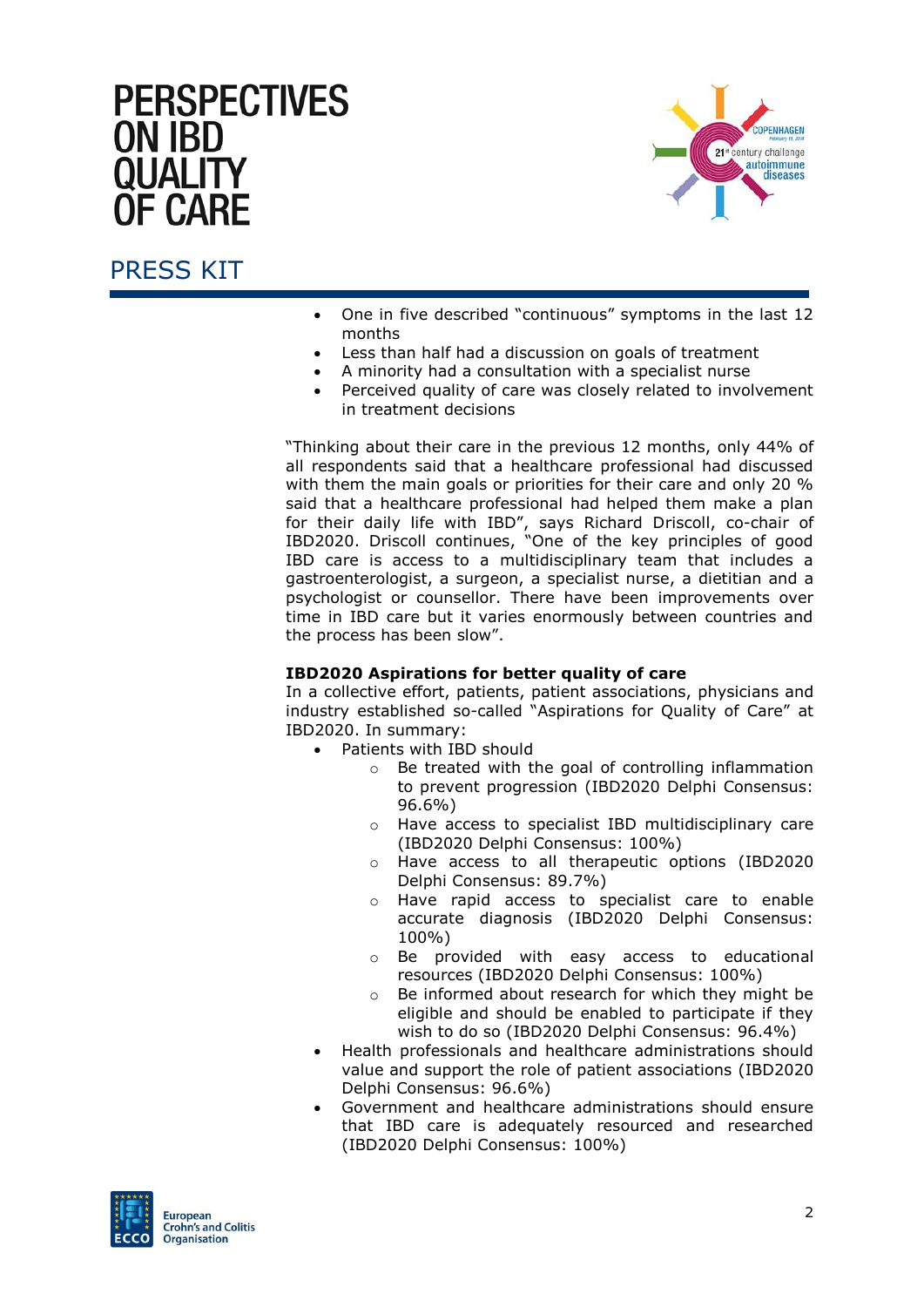# **PERSPECTIVES ON IBD** OHAL FI IF CΔRF



#### PRESS KIT

"The survey findings and aspirations remind healthcare administrations and governments of their responsibility to ensure that IBD care and research should be adequately resourced," says Driscoll.

#### **Newest research on IBD at ECCO**

The ECCO Congress 2014 has attracted a record number of over 4700 specialists from all disciplines, patients and industry, as well as almost 1000 original papers (abstracts) presenting the newest research.

Professors Michael Kamm, Melbourne and Brian Feagan London, Ontario, present their pick. One highlight is the POCER study "While new drugs and discoveries about disease causation are important, most patients with Crohn's Disease require surgery at some stage in their life and in most the disease will recur. The Post-operative Crohn's Endoscopic Recurrence study (POCER) is a treat-to-target study which evaluated the value of endoscopic monitoring after surgery, the timing and best use of drug therapy, the risks for recurrence and whether marker measurement (calprotectin) can substitute for endoscopic monitoring" says Kamm. "Management is increasingly focused on patient involvement, to the extent that patients can self-monitor or manage their disease at home. New means of measuring faecal calprotectin at home transmit results to a central nurse who can rationalise patient care and indicate when a change of therapy is required." Kamm continues: "The most effective current therapy for IBD is anti-TNF therapy. Many new drugs are under development, but those most likely to have an impact in the near future are those that inhibit homing of inflammatory cells to sites of inflammation**".** Professor Feagan takes up the narrative to describe the REACT study, presented for the first time at ECCO: "The REACT study in Canada compared a structured approach to treatment with conventional care. It showed the potential to reduce hospitalisation and surgery very significantly using a structured approach to care." Other highlights being presented include the TOSCA study on a new drug that stops immune cells homing into exacerbate inflammation in Crohn's Disease that may have a particular role when patients lose response to anti-TNF therapy and encouraging results on tralokinumab, targetting IL-13.

#### **Improving care for IBD**

"To know that you are improving care for IBD, first you have to measure care. The aim is to provide added value", says Professor Daniel Hommes, Los Angeles. POLARIS is a study that has evaluated clinical practice patterns for patients with IBD using health care assessment questionnaires to assess treatment patterns and quality of care from the perspective of patients with

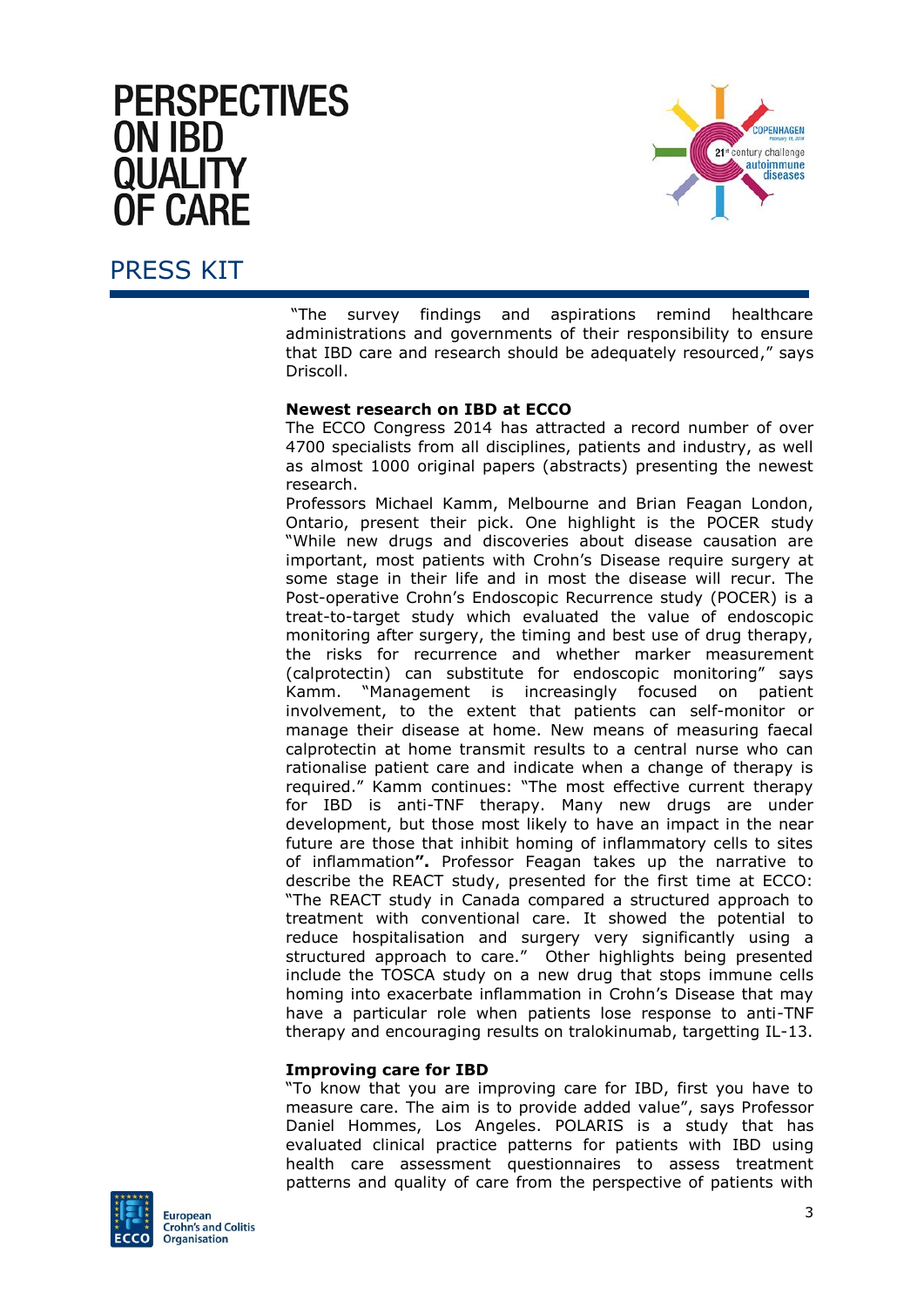

### PRESS KIT

Crohn's Disease and their healthcare providers in Canada and Germany. "Only by improving quality will we be able to add value and contain the costs of care," outlines Hommes.

#### **Next steps**

**"Our aim is to seek common ground and identify differences, so that the territory of quality assessment and improvement in IBD can be defined"** said Dr. Simon Travis at the IBD2020 Forum in Oxford in September 2013. Next steps include

- Sharing current examples of best practice
- Defining a vision for global quality of care, incorporating clinician and patient perspectives
- Acknowledging the need for standards to change the healthcare landscape in IBD
- Establishing practical approaches to measure improvement in the quality of care
- Mobilising strategies to ensure that delivering high quality IBD care becomes a focus in all countries

#### **You can help. Describe the patient experience, report the research at ECCO, promote the Perspectives in IBD exhibition and give IBD a voice.**

*Perspectives on IBD Quality of Care has been made possible through support of sponsors. ECCO is grateful for this generosity and will continue to make tireless efforts to be a strong voice for each and every one suffering from IBD.*

#### **Contact the ECCO Office for further information**

Elisabet Bjelkfors, Congress Project Manager Phone: +43 (0)1-710 2242; E-mail: [e.bjelkfors@ecco-ibd.eu](mailto:e.bjelkfors@ecco-ibd.eu)

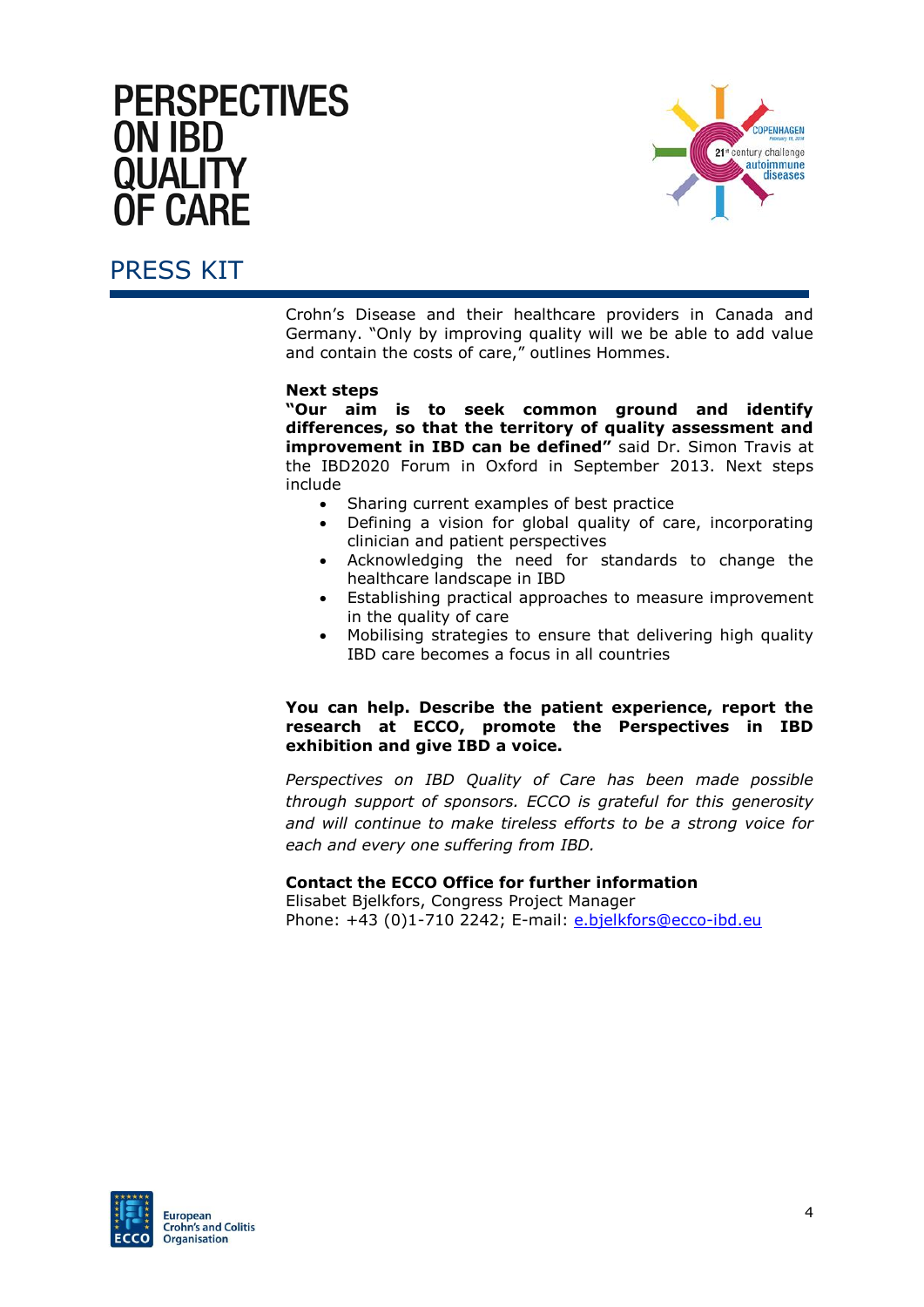# **PERSPECTIVES ON IBD** OHAL FI **F CARF**



# <span id="page-6-0"></span>PRESS KIT

#### **SPEAKERS**



**Séverine Vermeire, MD PhD** University Hospital of Leuven, Leuven, Belgium

**Daniel W. Hommes, MD PhD** UCLA Center for Inflammatory Bowel Diseases, Los Angeles United States



**Gerald Nash, TD** IBD Patient, Parliamentarian, Drogheda, Ireland



**Marco Greco, PhD** Chairperson of EFCCA, Milan, Italy



**Richard Driscoll**  Independent Healthcare Consultant, St. Albans, United Kingdom



**Michael Kamm, MB BS MD FRCP FRACP** St Vincent's Hospital and University Of Melbourne, Australia & Imperial College, London, United Kingdom



**Brian G. Feagan**, **MD FRCPC** CEO Robarts Clinical Trials Inc., Robarts Research Institute London Health Sciences Centre University of Ontario, Western Ontario London, Canada



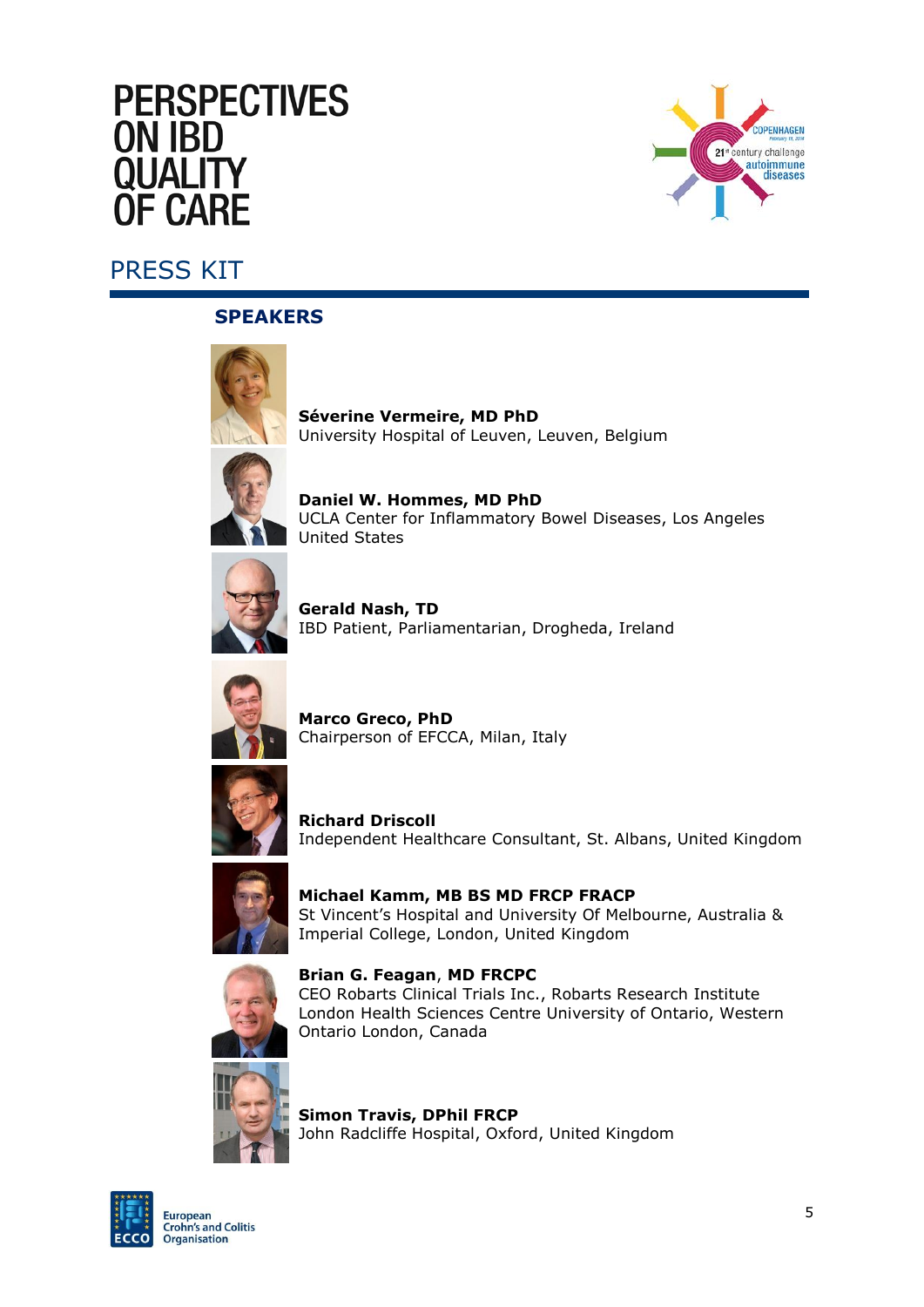# **PERSPECTIVES ON IBD** OHALIT **F CARF**



#### <span id="page-7-0"></span>PRESS KIT

#### **STATEMENTS**

#### **Today's press conference in perspective**

#### **Séverine Vermeire, MD PhD**

University Hospital of Leuven, Leuven, Belgium President-Elect of ECCO

In an era of economic crisis and financial challenges in Europe, healthcare has been put under considerable pressure in many countries. Patients suffering from chronic diseases such as Inflammatory Bowel Disease are very vulnerable to these recesses.

Moreover, the fact that disease onset shows a shift to younger ages causing biological therapies – which are associated with considerable expenses - to be applied earlier in the disease and continued for many years, should push healthcare providers to critically revise standards and quality of care throughout the EU countries.

For this, the unmet needs should be clearly defined, both from the patient's perspective as from the medical experts and both should seek where and how care can be improved. Optimising care does not necessarily mean cutting down on the healthcare budget as room for innovation needs to be guaranteed, something which ECCO has always put high up on the priority list.

It is only by critical self-reflection and an open mind that one can always do better in order for this to be achieved! I would also invite all stakeholders in this mission to join forces!

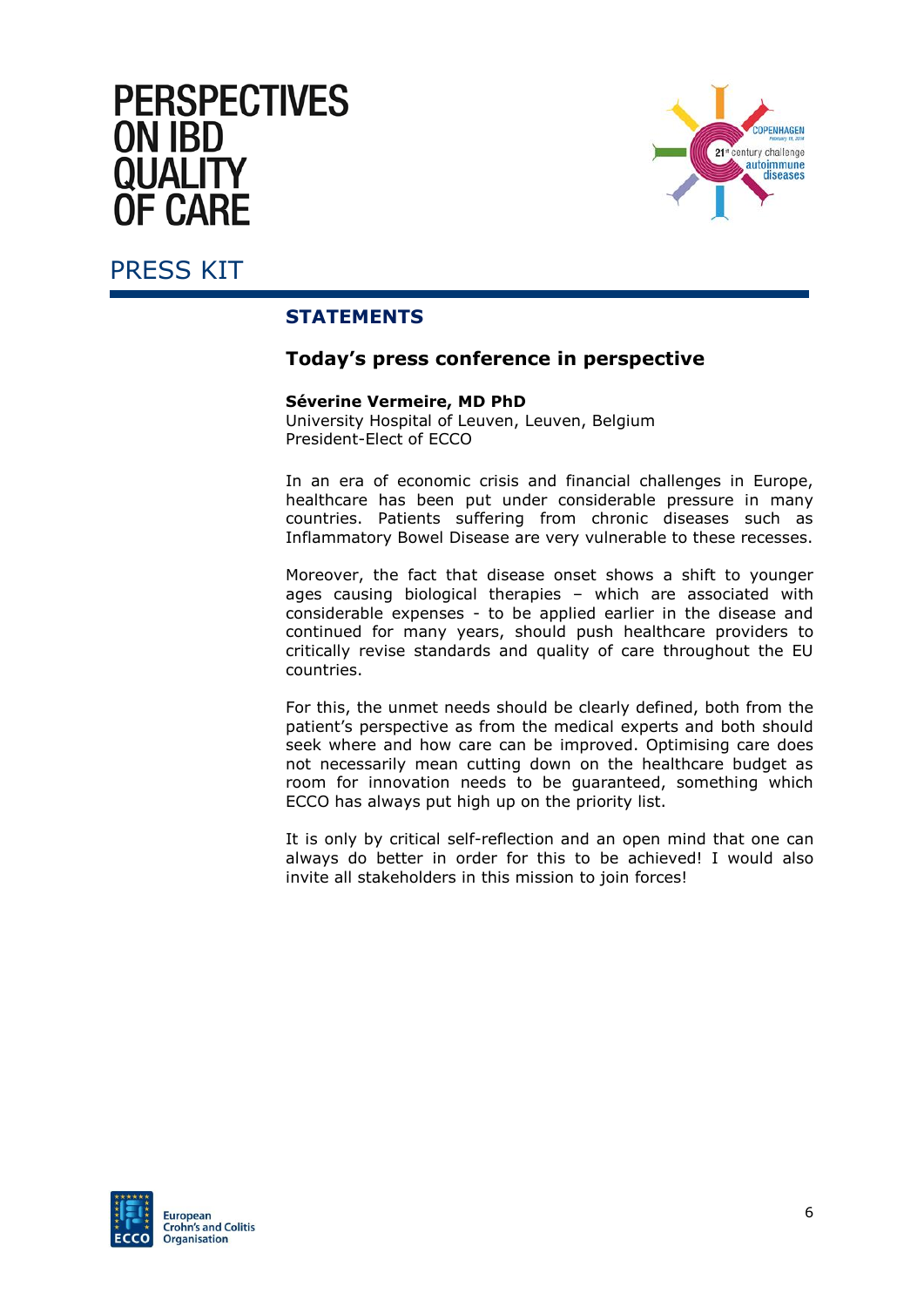

#### PRESS KIT

#### **Current situation and unmet needs**

#### **Daniel W. Hommes, MD PhD**

UCLA Center for Inflammatory Bowel Diseases, Los Angeles, United States

Seen in a global perspective the health expenditure is uncontrolled. There is significant waste in the way healthcare is provided. Only a minor part, 3%, of the money spent is used for prevention, 75% is spent on treatment.

70% of healthcare expenditures is spent on chronic diseases. A comparison conducted by the Agency for Healthcare Research and Quality's (AHRQ) shows that Inflammatory Bowel Diseases is among the most expensive diseases.

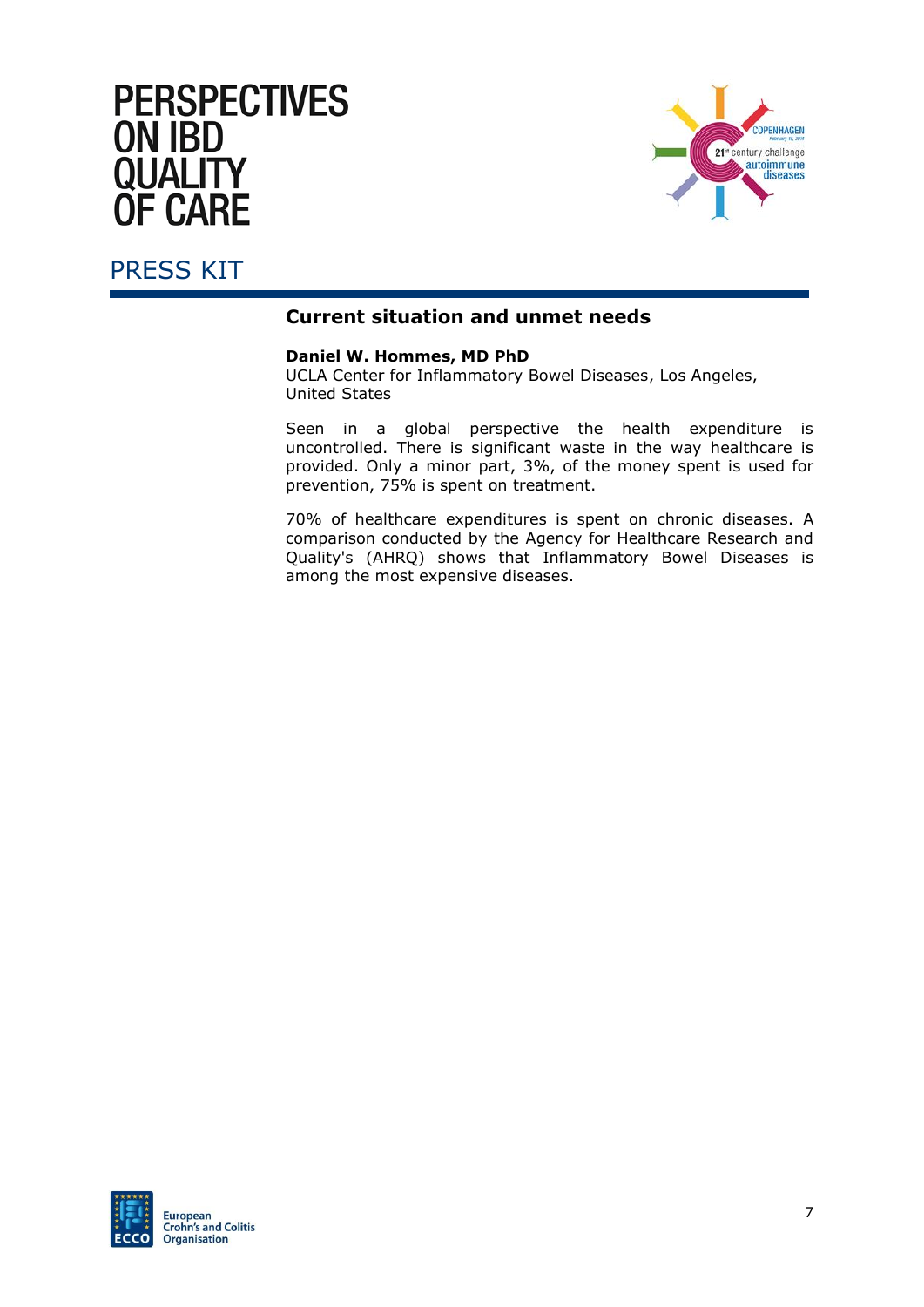



#### **The patient's perspective**

#### **Gerald Nash, TD**

IBD Patient, Parliamentarian, Drogheda, Ireland

Gerald Nash will discuss what it was like, as a fit and active 14 year old, to be diagnosed with Crohn's Disease. He will refer to the sense of loneliness and confusion which the diagnosis first aroused, and the search for understanding by him and his family in terms of how their lives would change and adapt.

Gerald will discuss how he has learned to live with IBD; what he feels works (and doesn't work); and how a diagnoses of Crohn's should not mean any limitations on your life experiences. He will also speak about how services and social attitudes to IBD need to change.

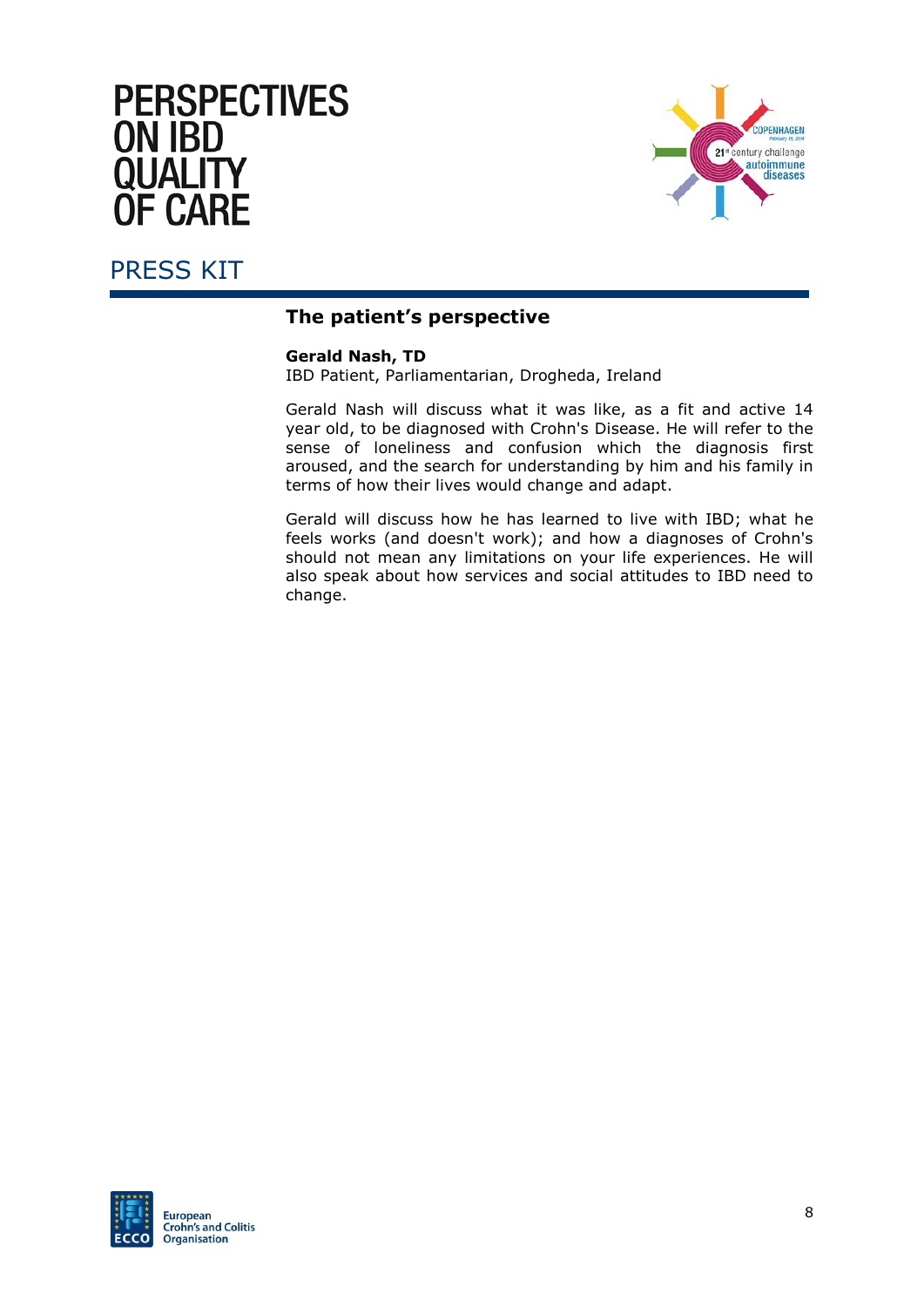# **PERSPECTIVES ON IBD** OUAL IT IF CΔRF





#### **The patient's perspective**

#### **Marco Greco, PhD**

Chairperson of EFCCA, Milan, Italy

Recent results of the IBD2020 survey involving patient associations have highlighted that the aims of care are rarely discussed between patients and doctors. 50% of respondents said that no healthcare professional discussed with them main goals or priorities in caring for their condition(s). Even more alarming 72% of respondents said that no healthcare professional helped make a plan that could be carried out in daily life. These results clearly show a need for improving the quality of care in IBD!

#### **Similar results and …not…**

The IBD2020 survey shows that there are not enough discussions amongst patients and doctors and it reveals that care is therapyoriented and the overall impact of IBD on patient's life is often forgotten. The message emerging from the IMPACT survey remains the same: more efforts need to be made to ensure that the quality of life for people living with IBD is improved in all domains including social life, relationships, work and education.

"Quality of care" often concentrates on quality of services, therapy, desired health outcomes, effectiveness and timeliness of care. Even though these are important aspects we feel that an important outcome, namely the patient's quality of life, can sometimes be forgotten. Instead of concentrating on therapy alone, we should be concentrating on the individual with his or her personal needs.

We are aware that factors such as the economy, structure of trials and drug-development, guidelines, lack of time, lack of resources (also human) and the patient themself can lead to the risk of a "therapeutic-focused" approach.

#### **From "therapeutic-focused" approach to "patient-focused" approach**

We believe that care should not only be evidence-based but also patient-based. We need to "think outside the bowel"...the patient is more than just his/her illness. Of course not only healthcare personnel but also patients must be more aware of their role.

Therefore we recommend that patients are the ones to refer to when you need "first-hand" information. A patient with a long history of IBD has a lot of experience and knowledge; theoretical knowledge is not the equivalent of a patient's subjective feelings and long experience with IBD.

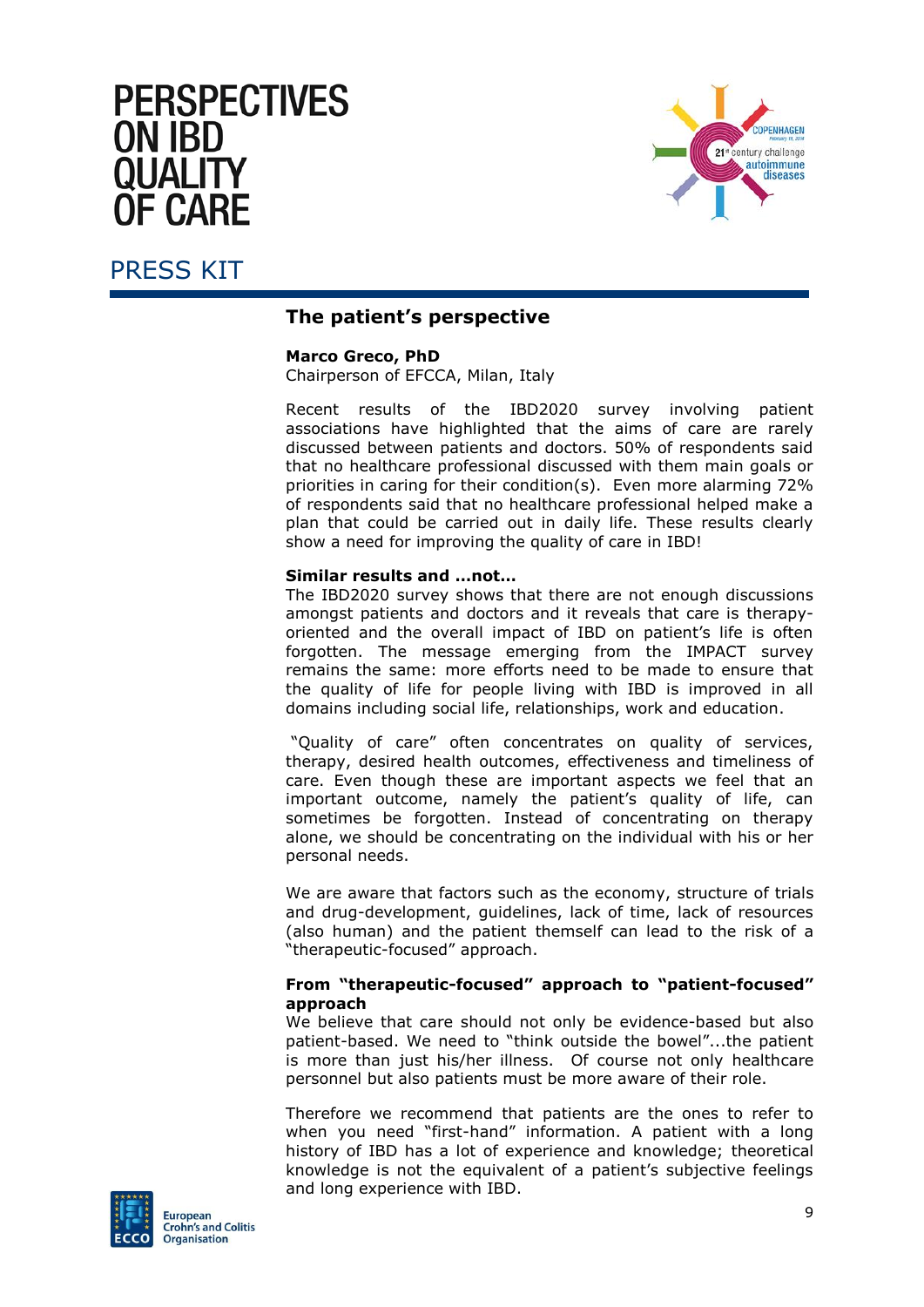

#### PRESS KIT

#### **The involvement of patients**

Decisions must be made in cooperation with patients and healthcare professionals, both must listen to one another. If this is based on a real cooperation built on trust, the patients will be more compliant if there is a trusting environment with the healthcare professionals.

#### **What can be done to improve the quality of care for patients?**

We think it is important that the medical profession cooperates with us and that we together can develop new strategies. We also believe it is valuable that newly diagnosed (but not only) patients and their families are informed about the existence of patient associations and the work we do. On a political level we think it is essential to lobby together in order to achieve our common aims.

To conclude: patients should come back to the centre of OUR common work. This approach could lead to a better allocation of the actual limited resources. This approach would work only in the contact of an open, honest and mutual cooperation.

UNITED WE STAND

#### **About EFCCA**

The European Federation of Crohn's & Ulcerative Colitis Associations is an umbrella organisation representing 28 national patients' associations from 27 European countries and 3 associate members from outside Europe. EFCCA aims to work to improve life for people with IBD and give them a louder voice and higher visibility across Europe.

For more information please visit our website at: [www.efcca.org](http://www.efcca.org/)

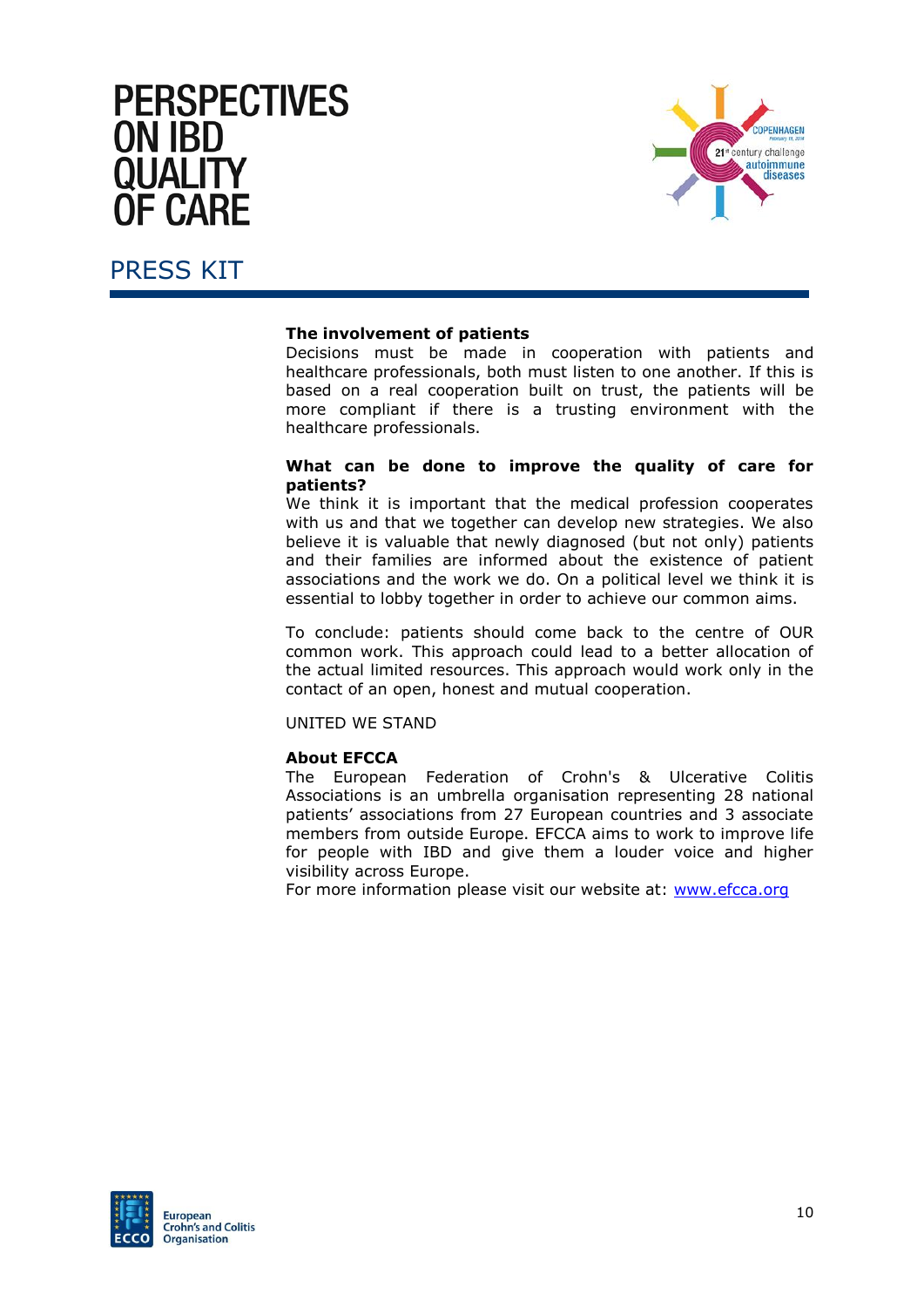# **PERSPECTIVES ON IBD** = CΔRF



#### PRESS KIT

#### **Aspirations for better quality of care**

#### **Richard Driscoll**

Independent Healthcare Consultant, St. Albans, United Kingdom

The IBD2020 Forum held in Oxford in September 2013 brought together representatives of 13 IBD patient organisations and 38 clinicians from 18 countries. The aims of the meeting were to promote quality improvement in Inflammatory Bowel Disease (IBD) care by

- Sharing ideas and experiences across countries, share current examples of best practice and future perspectives for improving the quality of IBD care
- Defining a vision ('aspirations') for global quality of care, incorporating clinician and patient perspectives
- Discussing practical approaches to enable improvement in quality of care.

To form a basis for discussion at the meeting, with the help of six IBD patient organisations, we undertook a survey of IBD patients' perspectives on their healthcare. Over 5,000 patients completed the survey from Canada, France, Italy, Spain, Sweden and the UK. The questions asked about the person's IBD, medication, healthcare and their IBD-related online activity.

As is often the case with health surveys, more women than men participated, however there was a good representation of a range of ages, both with Crohn's Disease (CD) and Ulcerative Colitis (UC).

The impact of IBD on people's lives was illustrated by the fact that in the previous 12 months 52% had had 1-3 flares of disease, 19% said their disease was active continuously, 29% had had one or more emergency admissions to hospital; 57% of those in employment had had some time off work due to IBD and 35% had lost 5 days or more.

About 50% of patients rated their care over the last 12 months as excellent or very good, 30% as good and 20% as only fair or poor.

Other key findings were:

- More than 1 in 3 patients with CD waited more than a year for diagnosis from the time they first went to their doctor with symptoms. Disappointingly this time interval had not improved over the last 25 years
- Two-thirds of patients with CD and 42% of those with UC had at least one emergency visit to hospital before being diagnosed

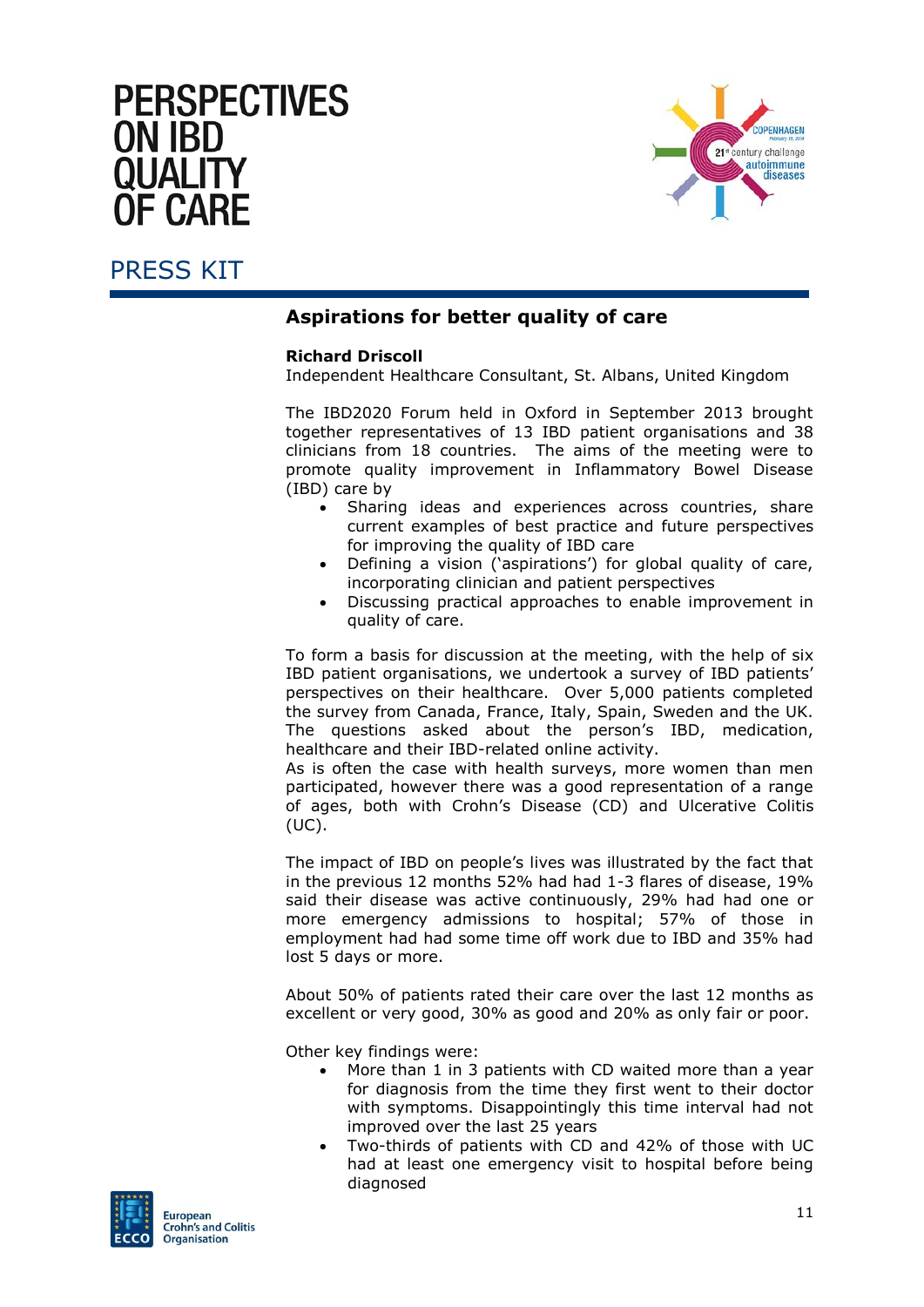# **PERSPECTIVES ON IBD** F CARF



#### PRESS KIT

 A third of patients with CD and 15% of those with UC had three or more emergency visits.

We asked patients about the care they received in the first 12 months after diagnosis:

- Apart from the UK, only 20% of patients or fewer had a consultation with an IBD specialist nurse
- In France, Italy and Spain only about 20% of patients were given leaflets about IBD; Canada, Sweden and the UK only achieved 54-61%
- Only 10% were offered group education to help them understand their disease
- Less than 40% in all countries were told about their national patient organisation.
- There has been a trend to improvement over the past 25 years, but the figures clearly show that many patients are not receiving even basic information from their healthcare team.

Survey findings indicate there is a failure consistently to involve patients in the management of their disease and their life with IBD. Thinking about their care in the previous 12 months, only 44% of all respondents said that a healthcare professional had discussed with them the main goals or priorities for their care and only 20% said that a healthcare professional had helped them make a plan for their daily life with IBD. Canada, France and Italy seemed a little better at this than the other countries.

One of the key principles of good IBD care is access to a multidisciplinary team (MDT) that includes a gastroenterologist, a surgeon, a specialist nurse, dietician and a psychologist or counsellor. Our survey showed that there was a significant unmet need among patients for access to dietary advice and psychological support and only 33% had access to a specialist nurse. Interestingly, when we looked at those patients who did or did not have access to a full MDT, we found that only 48% of those who did not have access rated their care excellent or very good, compared with 76% of those that could access a nurse, dietician and a psychologist or counsellor.

These findings underpinned all the discussions at the IBD2020 Forum. Everyone recognised that whilst there have been improvements over time in IBD care, this varies enormously between countries and progress is slow. One of the aims of the meeting was to develop a set of shared aspirations between patients and healthcare professionals that would express what

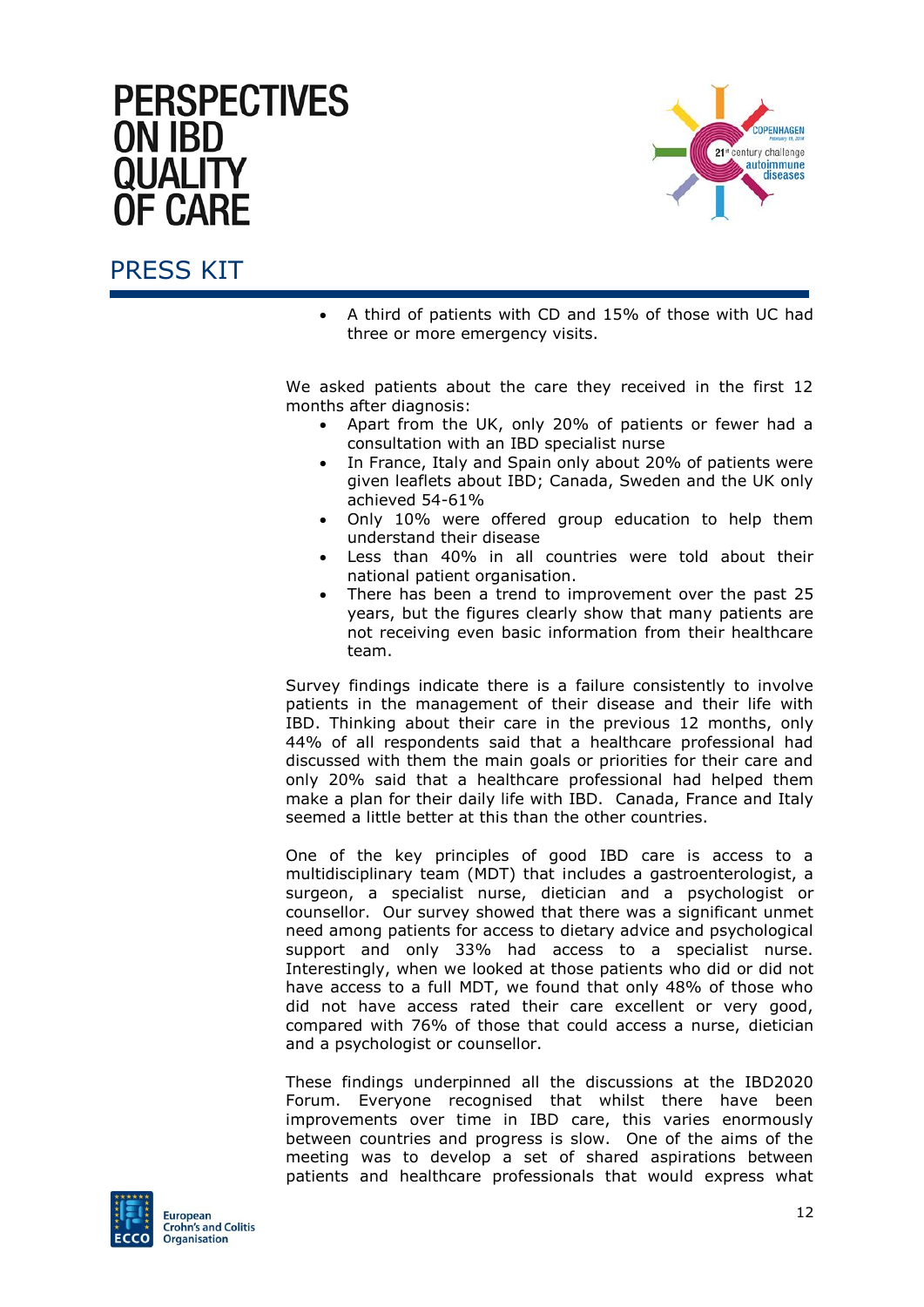

# PRESS KIT

good quality IBD care should look like. They also remind healthcare administrations and governments of their responsibility to ensure that IBD is not neglected, and that IBD care and research should be adequately resourced.

This is a summary of the aspirations:

- Patients with IBD should
	- o Be treated with the goal of controlling inflammation to prevent progression
	- o Have access to specialist IBD multidisciplinary care
	- o Have access to all therapeutic options
	- o Have rapid access to specialist care to enable accurate diagnosis
	- o Be provided with easy access to educational resources
	- o Be informed about research for which they might be eligible and should be enabled to participate if they wish to do so
- Health professionals and healthcare administrations should value and support the role of patient associations
- Government and healthcare administrations should ensure that IBD care is adequately resourced.

More information about the IBD2020 Forum can be found at [www.ibd2020.org](http://www.ibd2020.org/) and in the published report.

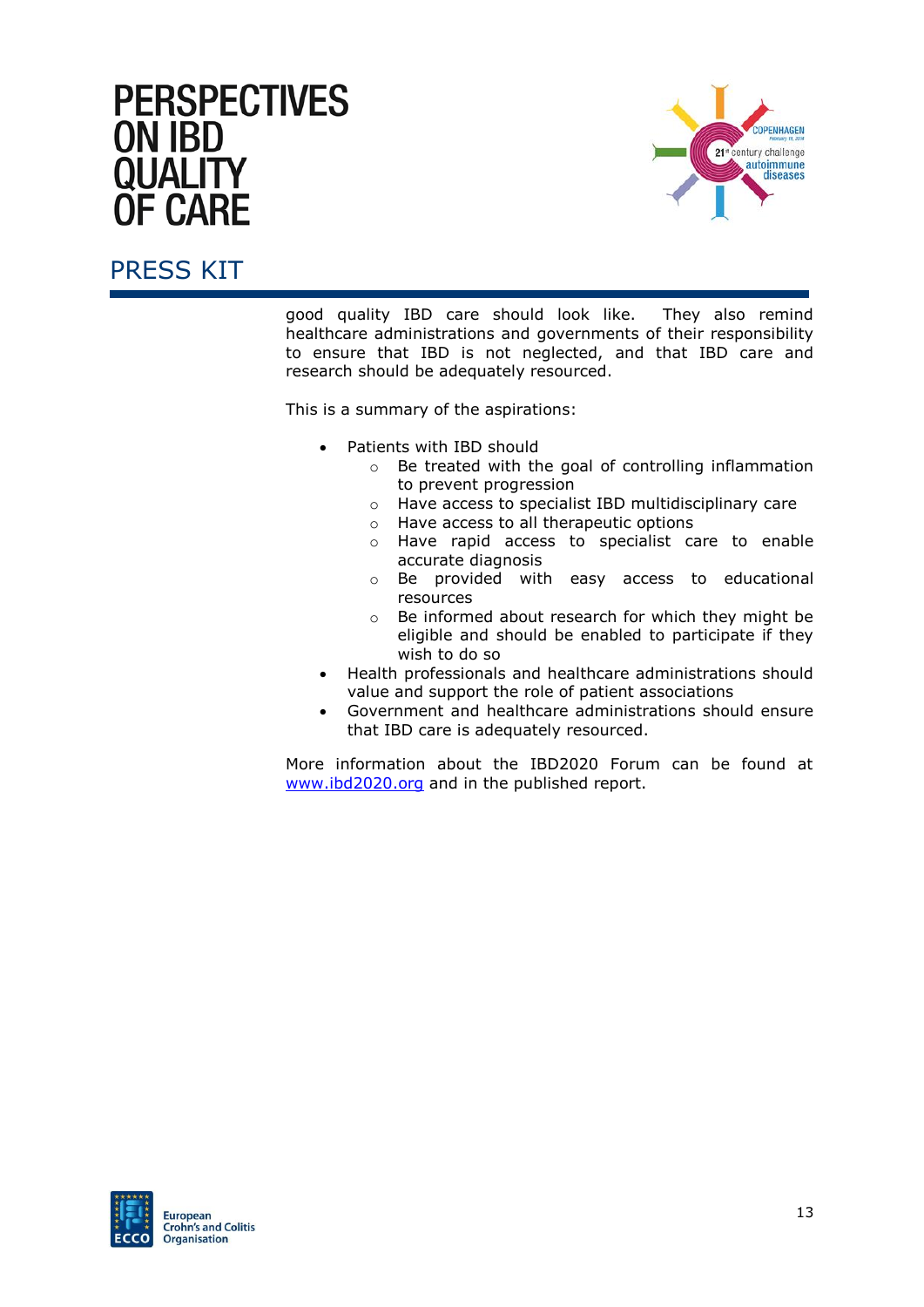# **PERSPECTIVES ON IBD** OHAL FI **F CARF**



### PRESS KIT

#### **Newest research on IBD at ECCO**

#### **Michael Kamm, MB BS MD FRCP FRACP**

St Vincent's Hospital and University of Melbourne, Melbourne, Australia & Imperial College, London, United Kingdom

Some of the research highlights at this year's ECCO meeting include:

#### **Improving disease management**

While new drugs and discoveries about disease pathogenesis are important, care for patients with Inflammatory Bowel Disease can be improved now by testing and adopting proven beneficial management strategies.

A key example relates to the management of Crohn's Disease patients in relation to surgery. Most patients with Crohn's Disease require an intestinal resection at some stage in their life, but in most the disease will recur. The Post-Operative Crohn's Endoscopic Recurrence (POCER) study, presented and awarded at ECCO this year, was a treat-to-target study which aimed to maintain mucosal healing after surgical resection. It evaluated the value of endoscopic monitoring after surgery, the timing and best use of drug therapy, the identification of risks for recurrence, and whether marker measurement (calprotectin) can substitute for endoscopic monitoring.

The POCER study demonstrated that treating according to a patient's risk of recurrence, with early colonoscopy and treatment step-up for recurrence, is superior to optimal drug therapy alone in preventing post-op disease recurrence. Faecal calprotectin can be used to monitor for recurrence and is superior to established serologic markers and clinical indices. This study has established a management paradigm for patients undergoing surgical resection.

Management is becoming increasingly focused on patient involvement, to the extent that patients can self-monitor or manage disease at home. Biomarkers such as faecal calprotectin have gained an increasingly prominent role in identifying active disease. New means of measuring faecal calprotectin at home have been developed. Collection, processing, and transmitting the result to a central physician or nurse can now streamline patient care, and indicate early when a change of therapy is required.

#### **New drug therapies**

Anti-TNF therapy is the most effective therapy for IBD currently available. While many new drugs are under development, those

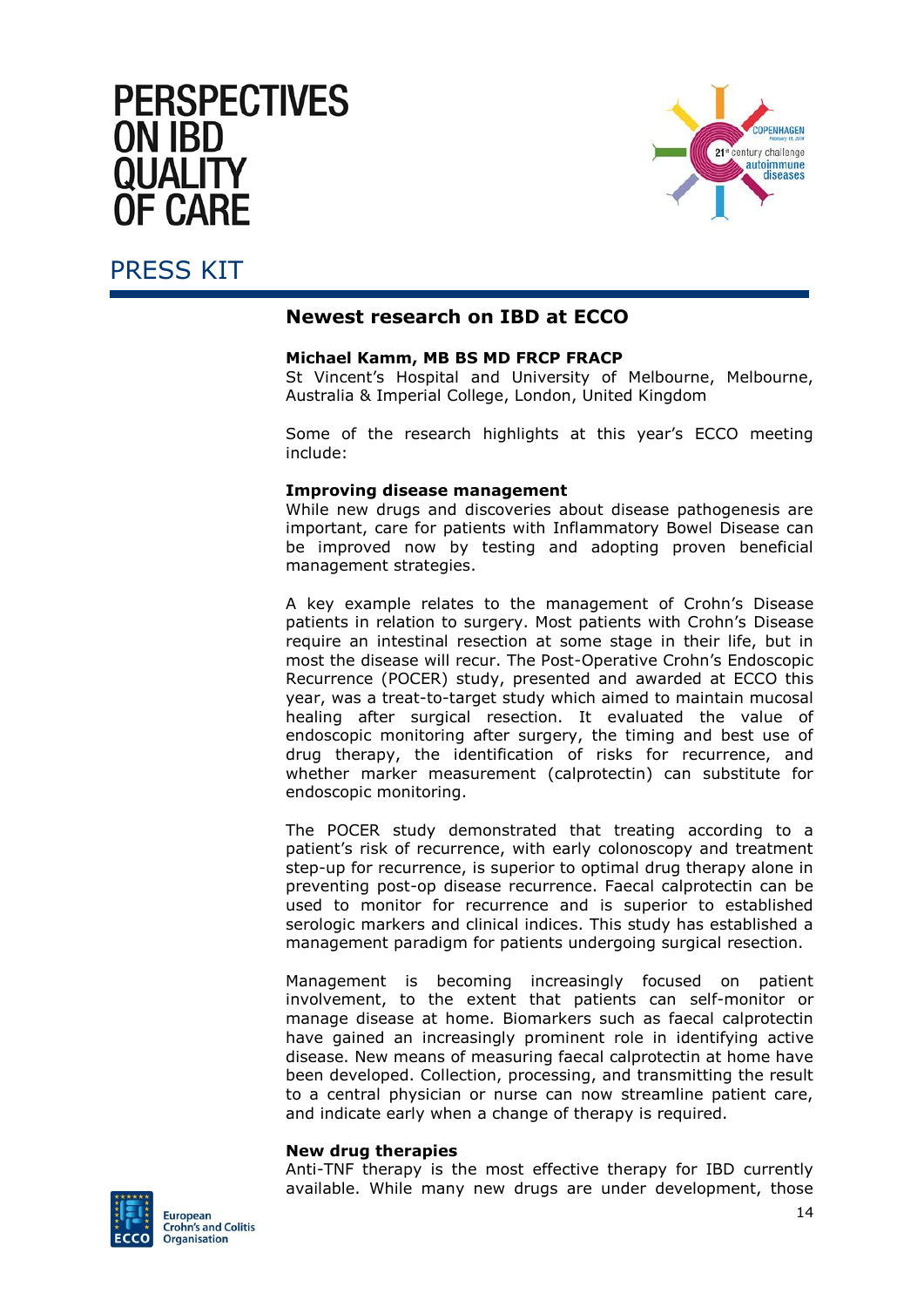

### PRESS KIT

that are most likely to have a big impact in the near future are those that inhibit homing of inflammatory cells to sites of inflammation, or their entry to sites of inflammation. Several presentations at ECCO will consider the safety of these drugs in relation to ongoing immune surveillance, their efficacy, and their role in contrast to established anti-TNF therapy.

#### **What causes IBD? - Investigating the microbiome**

Organisms in the gut lumen are central to driving the inflammatory process in IBD, or protecting against it. At ECCO this year an organism that may be central to maintaining mucous integrity, *Akkermansia muciniphila*, has been demonstrated to be deficient in ulcerative colitis.

*Faecalibacterium prauznitzii* has been shown to be deficient in Crohn's Disease. A protein derived from this bacterium that may play an important anti-inflammatory role has been characterised. Such translational research opens up the possibility of new gut derived therapies. Details will be presented in oral abstract presentations as part of the scientific programme at the  $9<sup>th</sup>$ Congress of ECCO.

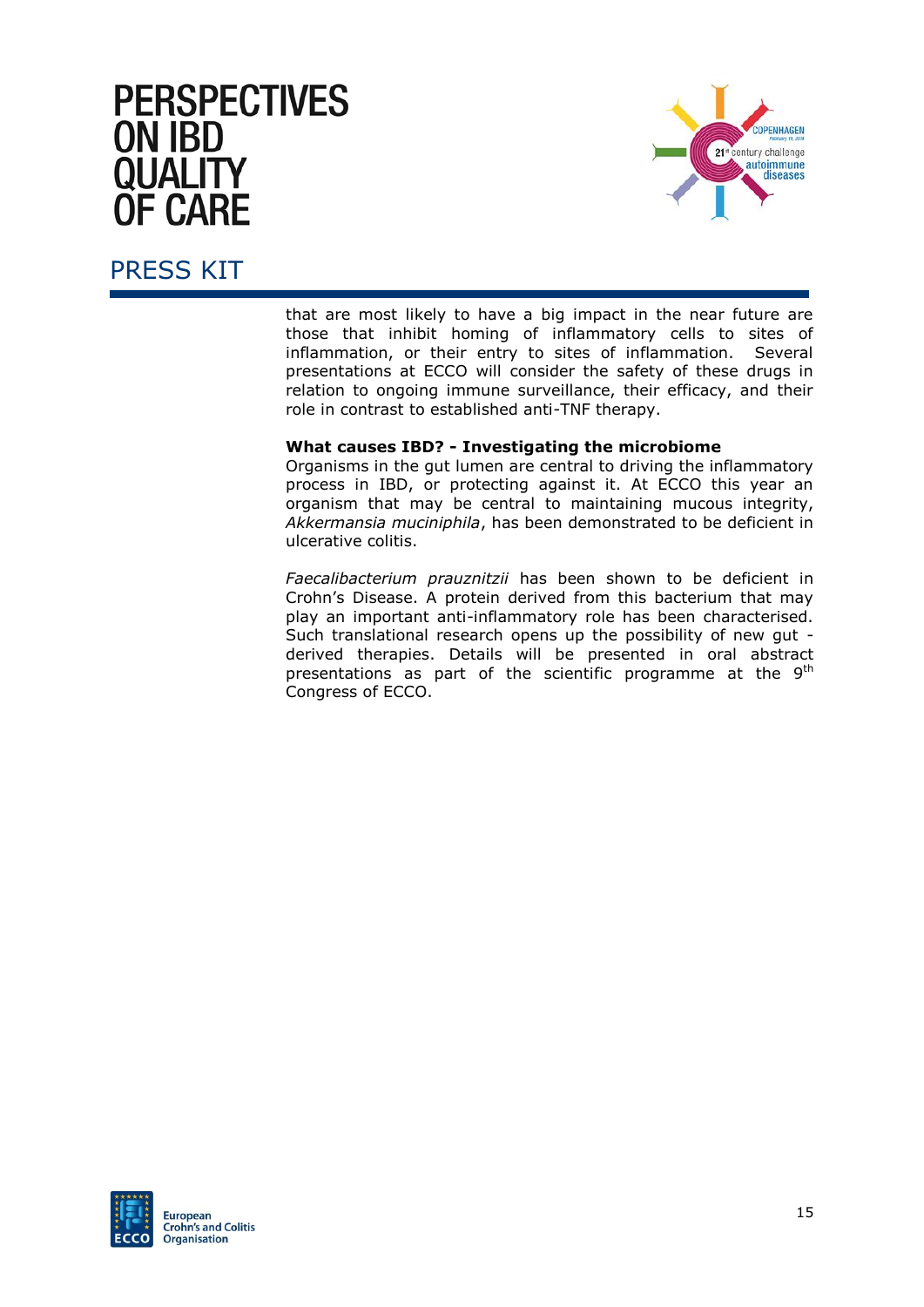

#### PRESS KIT

#### **Newest research on IBD at ECCO**

#### **Brian G. Feagan, MD FRCPC**

Division of Gastroenterology Department of Epidemiology and Biostatistics. CEO Robarts Clinical Trials Inc. Robarts Research Institute London Health Sciences Centre University of Western Ontario London, Ontario, Canada.

#### **REACT- Randomized Evaluation of an Algorithm for Crohn's Treatment**

The primary objective of the REACT study was to determine if the implementation of a treatment algorithm for Crohn's Disease featuring early combined immunosuppression would increase rates of symptomatic remission compared to conventional management at community based gastroenterology practices.

The secondary objective was to assess impact of implementation of a treatment algorithm on hospitalisations, complications, medication use, and quality of life.

40 practices were recruited for this study, 34 from Canada and 6 from Belgium.

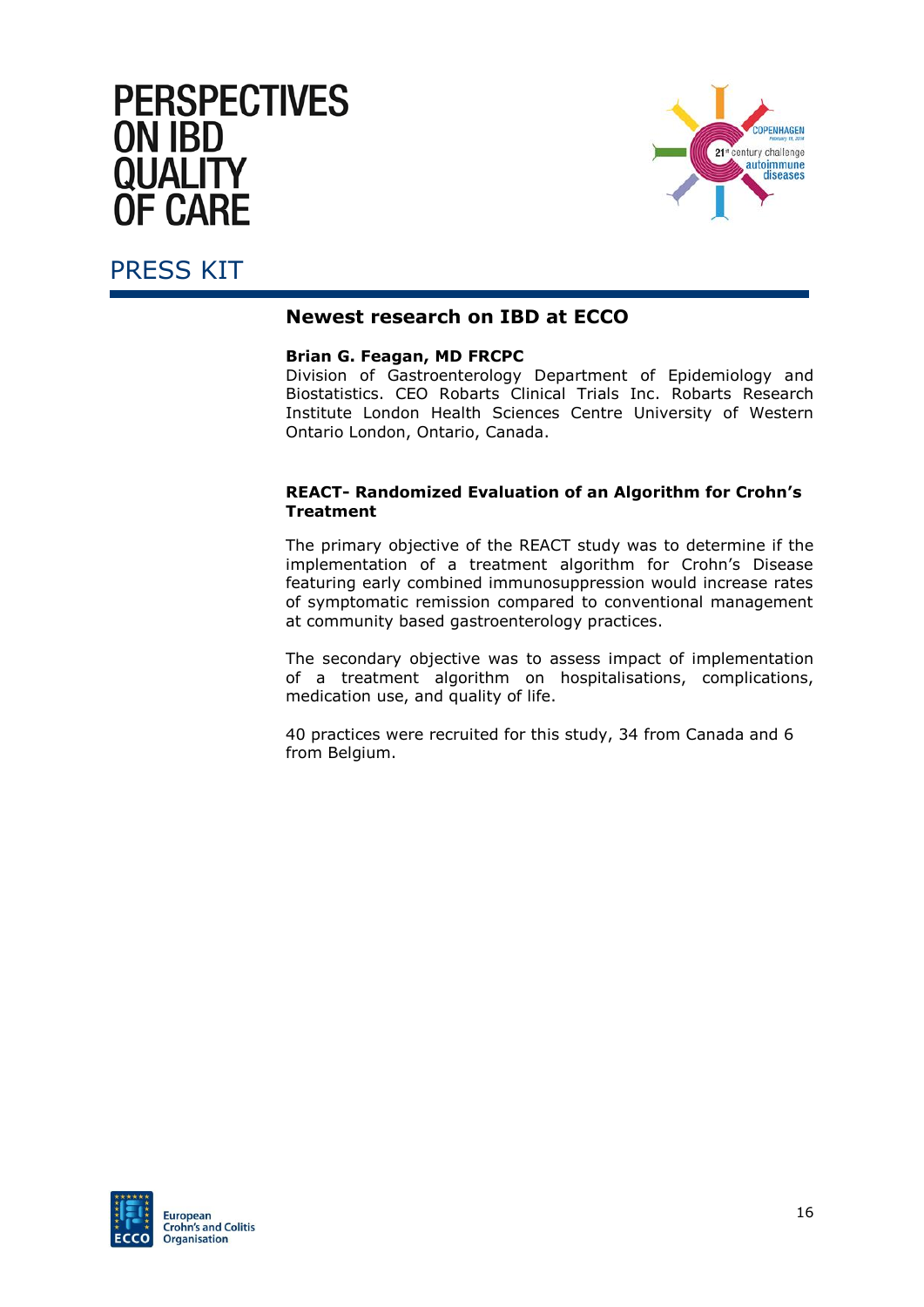

#### PRESS KIT

#### **Next steps**

#### **Simon Travis, DPhil FRCP**

John Radcliffe Hospital, Oxford, United Kingdom President of ECCO

The aim of IBD2020 was to seek common ground across countries and identify differences between initiatives, so that the territory of quality assessment and improvement in IBD could be defined. The IBD2020 meeting was simply the start: the momentum to improve the quality of care is unstoppable, with everyone now recognizing the need to address quality to improve the lives of patients, ensure that treatment is used for the right reasons, at the right time, and yes, to contain costs that often arise from complications of inappropriate care.

Next steps include

- Sharing current examples of best practice
- Defining a vision for global quality of care, incorporating clinician and patient perspectives
- Acknowledging the need for standards to change the healthcare landscape in IBD
- Establishing practical approaches to measure improvement in the quality of care
- Mobilising strategies to ensure that delivering high quality IBD care becomes a focus in all countries

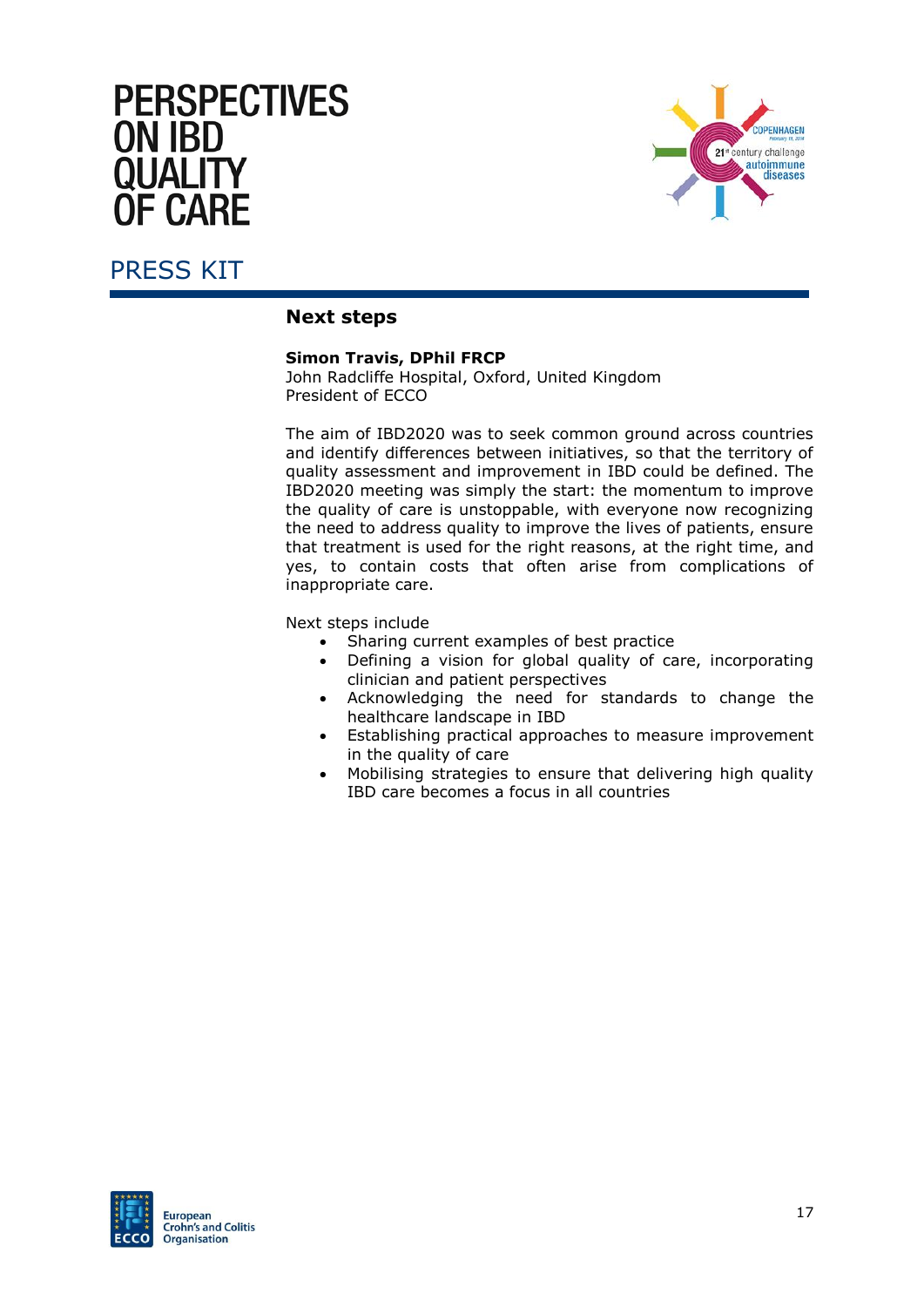

#### <span id="page-19-0"></span>PRESS KIT

#### **CURRICULUM VITAE**

**Séverine Vermeire, MD PhD**

University Hospital of Leuven, Leuven, Belgium

Séverine Vermeire is a full-time staff member of the Gastroenterology department at the University Hospital of Leuven, Belgium, and is currently Associate Professor at the Catholic University of Leuven.

She received her medical degree from the Catholic University of Leuven and undertook further training at the Universidad Nacional de Asuncion, Paraguay, and at the Montreal General Hospital (McGill University) in Canada. Dr. Vermeire spent time at the University of Oxford, UK, while working towards her PhD. Dr Vermeire is President-Elect of ECCO. Her scientific work has contributed to more than 250 peer-reviewed papers. Dr. Vermeire is an associate editor for the *Journal of Crohn's and Colitis*.

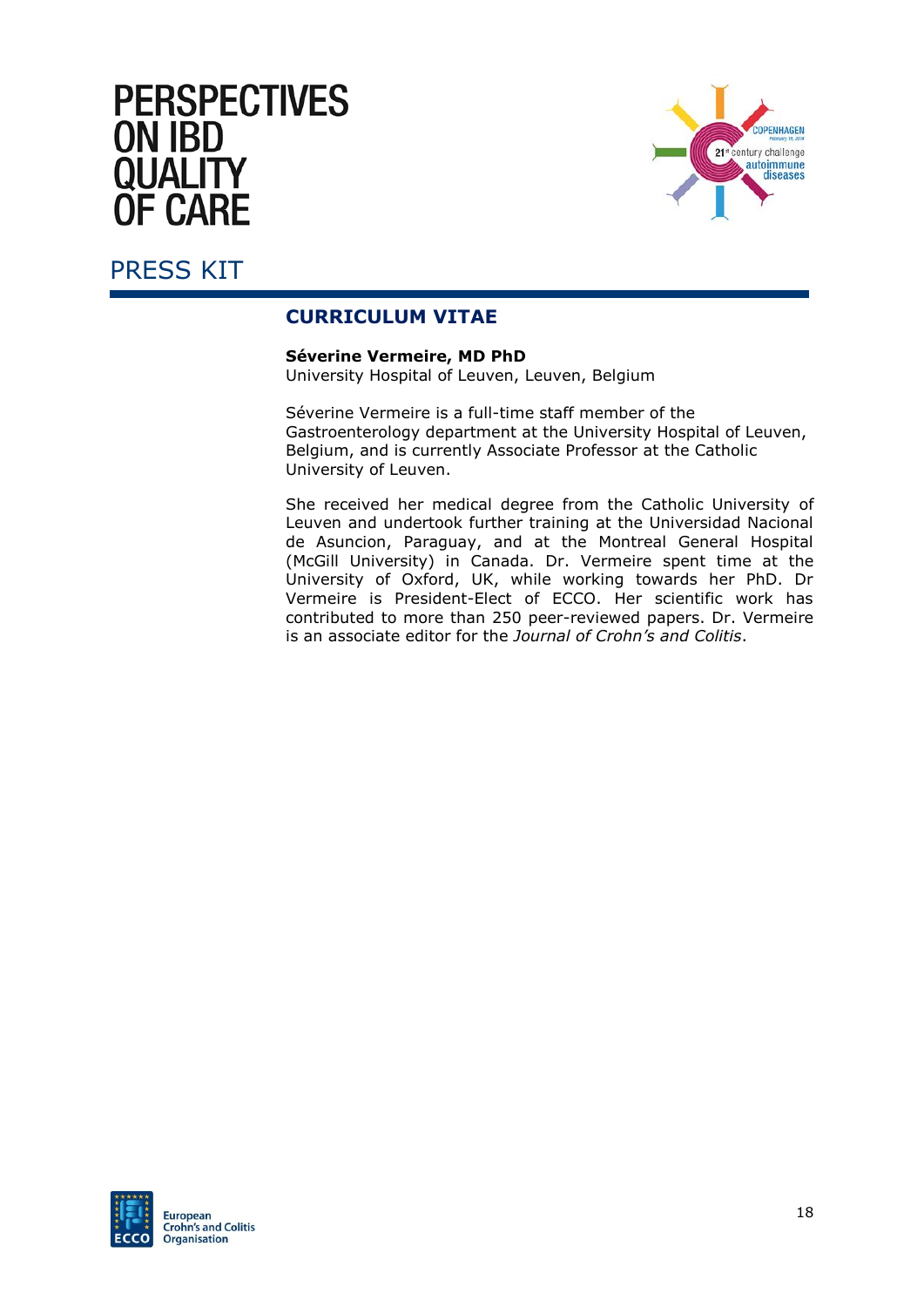# **PERSPECTIVES ON IBD** OHAL FI **F CARF**



#### PRESS KIT

#### **CURRICULUM VITAE**

#### **Daniel W. Hommes, MD PhD**

UCLA Center for Inflammatory Bowel Diseases, Los Angeles, United States

Daniel is a certified internist & gastroenterologist specialised in Inflammatory Bowel Diseases (IBD). After completing medical school at the University of Amsterdam, he spent many years working in the Academic Medical Center (Amsterdam) where he qualified as an internist (2000) and later as a gastroenterologist (2002). His PhD thesis (1994) dealt with novel drug targets for IBD, supervised by *Prof Dr Sander van Deventer* and *Prof Dr Guido Tytgat*. In 2001, he was appointed Head of the IBD department in the Academic Medical Center in Amsterdam.

In 2006 he moved to Leiden, the Netherlands, to become Chair of the department of Gastroenterology and Hepatology at the Leiden University Medical Center (LUMC). In 2007 he was appointed full professor of Gastroenterology and Hepatology at the University of Leiden. He successfully reorganised the department, focusing on IBD, liver diseases (incl. liver transplantation) and colorectal cancer. He established a clinical trial center as well as a basic research lab with 4 post-docs and 12 PhD students. In addition, he designed '*CuraRata'* [\(www.curarata.com\)](http://www.curarata.com/), a platform for personalised medicine successfully piloted in IBD patients and officially launched by the Dutch Minister of Health.

Nationally, Daniel was one of the founders of the Dutch Academic IBD Society ICC which he chaired from 2003 until 2007. Also, he initiated the Pearl String Initiative (PSI) in 2006, a national academic biobanking infrastructure between the eight Dutch University Medical Centers for eight disease areas, supported by a € 35 million Dutch Government funding program.

Internationally, Daniel served as primary investigator in numerous IBD programs and studies since 2001 and was invited to act as both a consultant and member of advisory boards on many occasions for a wide variety of biomedical industry. He has authored well over 190 peer-reviewed papers and has lectured all around the globe. His interest and expertise in integrating biobanking into healthcare led to a number of consultancies in Europe and the US. In addition, he serves as reviewer and editor for medical journals. From 2004 to 2008 he chaired the Scientific Committee of the European Crohn´s and Colitis Organisation ECCO, and from 2010 until 2012 he served as ECCO President.

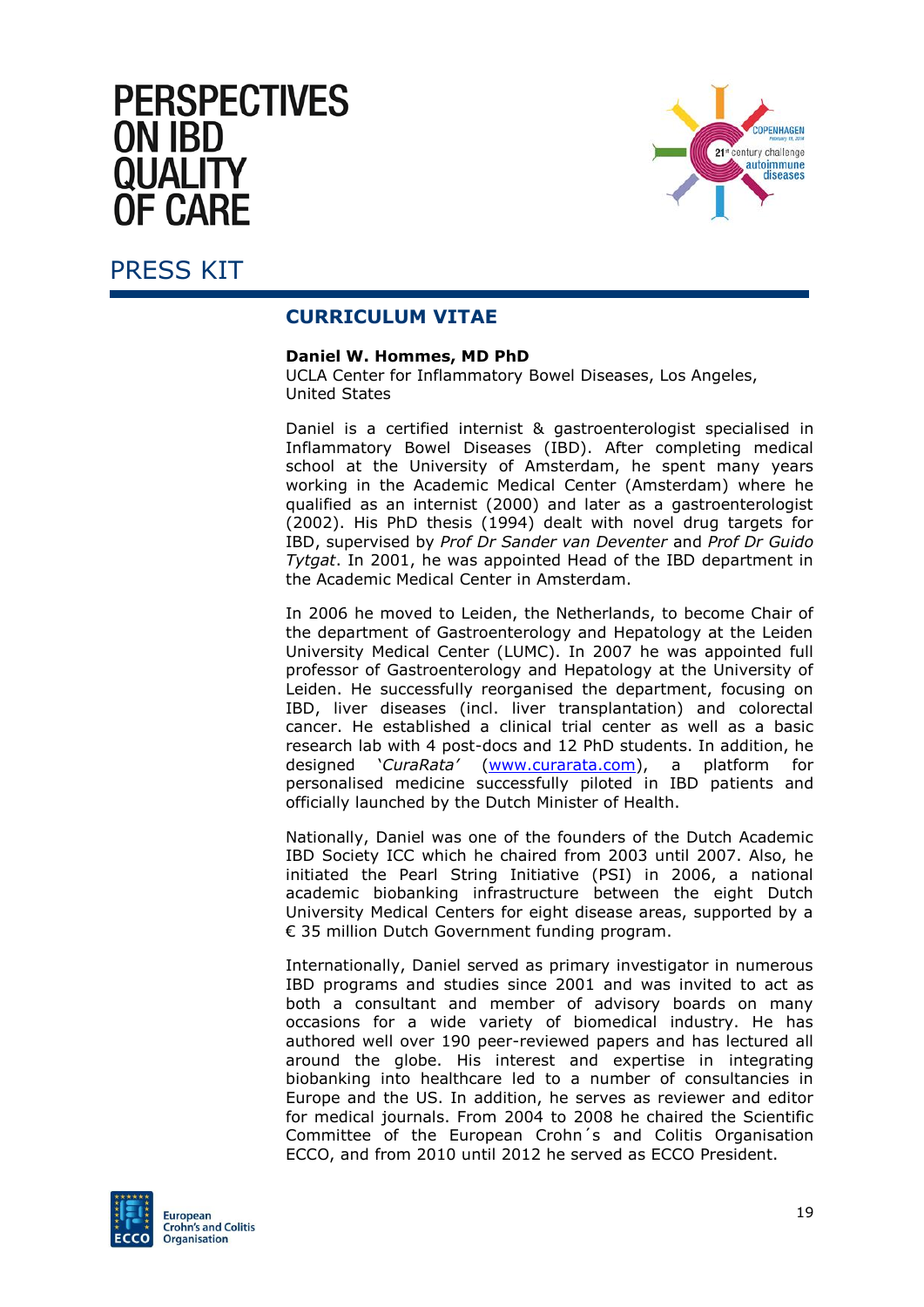

#### PRESS KIT

In 2011 Daniel moved to Los Angeles where he was appointed as professor of Medicine at the Division of Digestive Diseases of UCLA. He serves as director of the Center for Inflammatory Bowel Diseases, being responsible for both the clinical programmes as translational research. In addition, he will implement a quality programme across the entire division.

Together with his UCLA team, he has now successfully piloted a value-based healthcare delivery programme in over 830 IBD patients. This programme integrates a number of different aspects of modern healthcare, like home care, biobanking, a mental reinforcement programme, patient education and much more. This is demonstrated in two YouTube videos: Vision http://voutu.be/da7dRLSOPEI; example and the Operations: [http://youtu.be/HdmsL7GVmMg\)](http://youtu.be/HdmsL7GVmMg). This programme has further expanded from September 1, 2012 and on. UCLA leadership has endorsed his pioneering programmes on value-based healthcare and a combined effort between the UCLA Health Innovation Council and the UCLA Growth Strategy Committee resulted in a recent Value Summit (September 2013) during which his IBD model has been chosen as a model to be rolled out across a wide range of diseases in the UCLA Health System. He will coordinate this project with a UCLA team of experts and aim to design and test multiple value-based models over the next year.

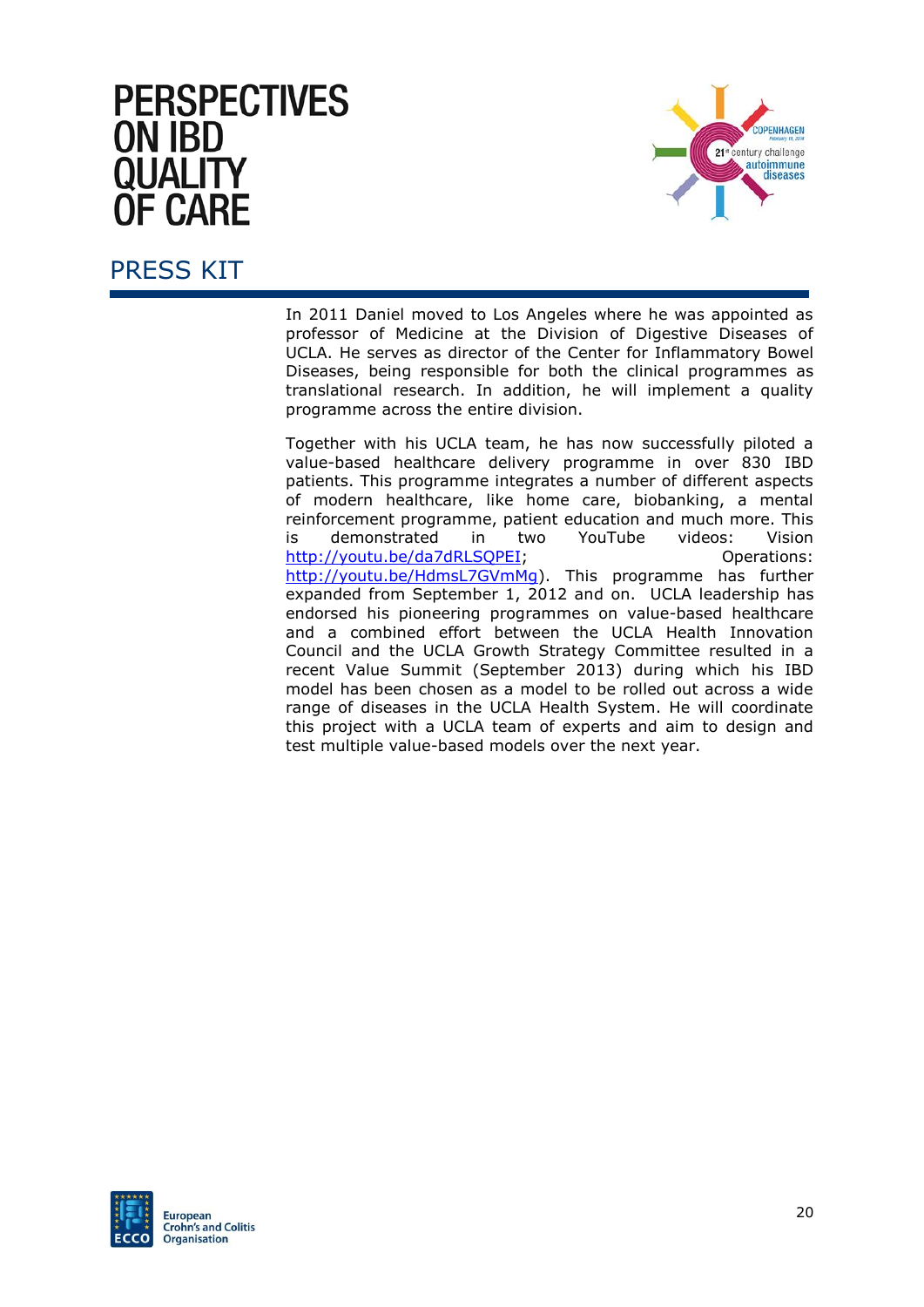

#### PRESS KIT

#### **CURRICULUM VITAE**

#### **Gerald Nash, TD**

IBD Patient, Parliamentarian, Drogheda, Ireland

Gerald Nash is a member of the Irish Parliament (Dáil Eireann). First elected in 2011, he was formerly Mayor of his home city, Drogheda, and formerly worked in the public relations field with the not-for-profit sector. Now 38, he was diagnosed with Crohn's Disease in 1990. As a public figure, Gerald has worked with the Irish Society for Crohn's & Colitis to raise awareness of IBD, speaking publicly about the challenges of living with Crohn's and advocating for improved services and a wider public understanding of IBD.

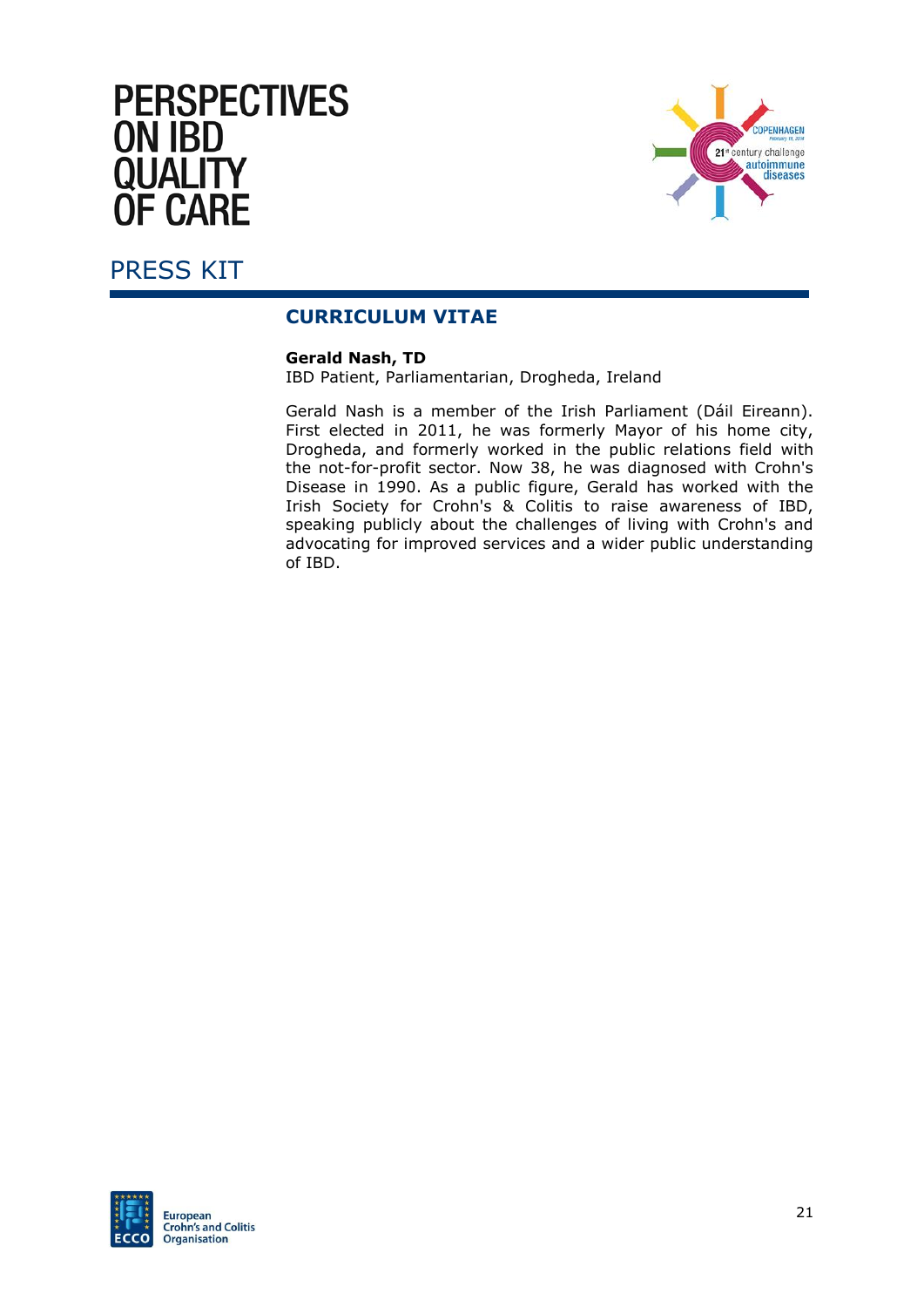

# PRESS KIT

#### **CURRICULUM VITAE**

**Marco Greco, PhD**

Chairperson of EFCCA, Milan, Italy

Marco Greco is chairman of the European Federation of Crohn's and Ulcerative Colitis Associations (EFCCA) since 2008. He has also been the founder of the EFCCA Youth Group, and was its leader from 2003 till 2007.

He is also board member of the European Patients' Forum (EPF) and member (alternate patients' representative) of the Pharmacovigilance Risk Assessment Committee at European Medicines Agency (PRAC-EMA).

He works as attorney at law. He has a PhD in Law and Religion, Religious Freedom and Discrimination and a master degree in law both earned at Università Cattolica del Sacro Cuore in Milano, where he still cooperates on several projects.

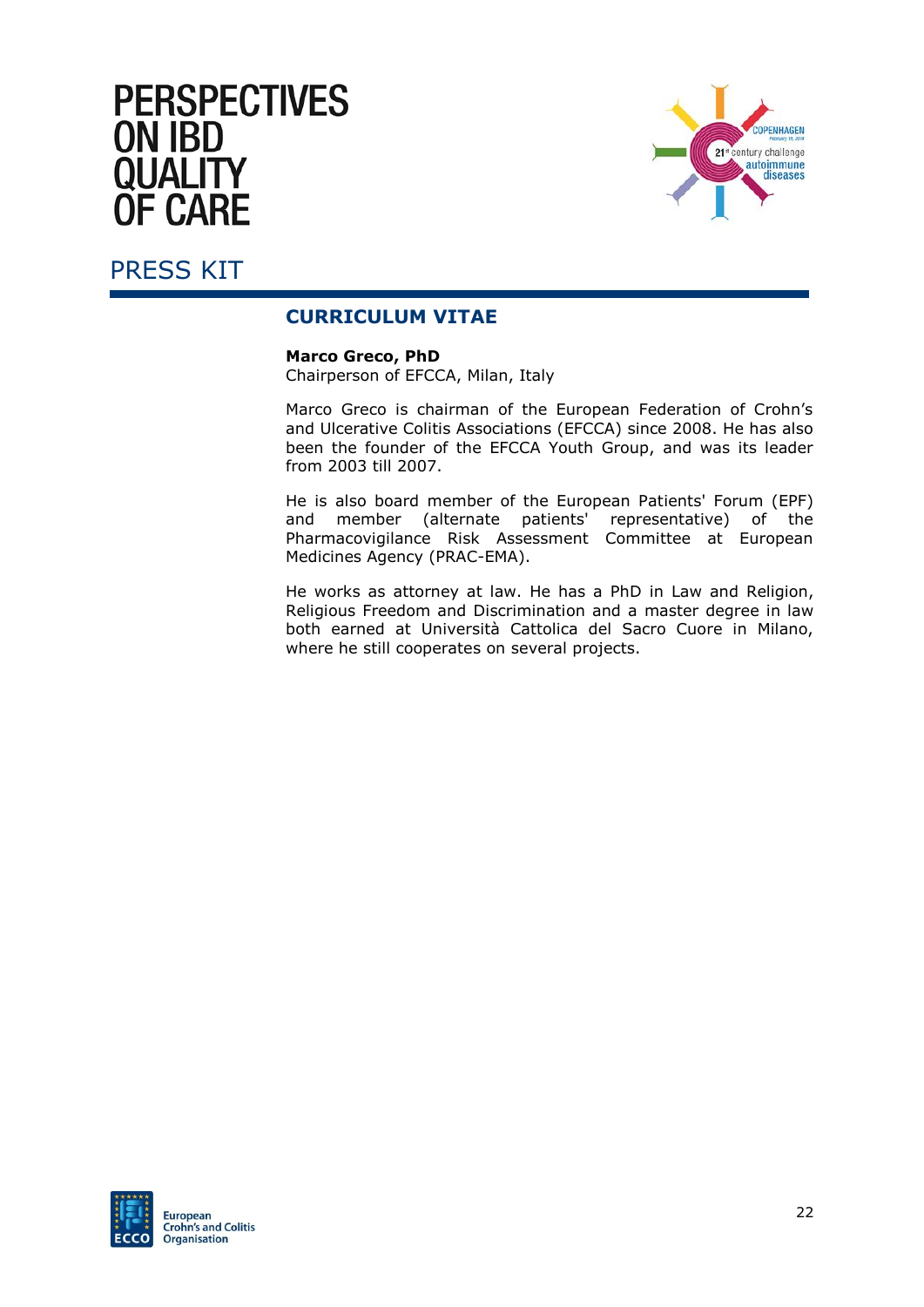

### PRESS KIT

#### **CURRICULUM VITAE**

#### **Richard Driscoll**

Independent Healthcare Consultant, St. Albans, United Kingdom

Richard Driscoll works as an independent healthcare specialist with a particular interest in patient engagement and quality improvement in health services for long term conditions. He has substantial experience in bringing together patients, health professionals, pharmaceutical companies and National Health Service organisations to collaborate in projects designed to deliver high quality patient-centred care. Within IBD in the UK he has a continuing part-time role as Director of Development for the UK IBD Registry, and he recently co-chaired the IBD2020 Global Forum with Simon Travis in Oxford in September 2013.

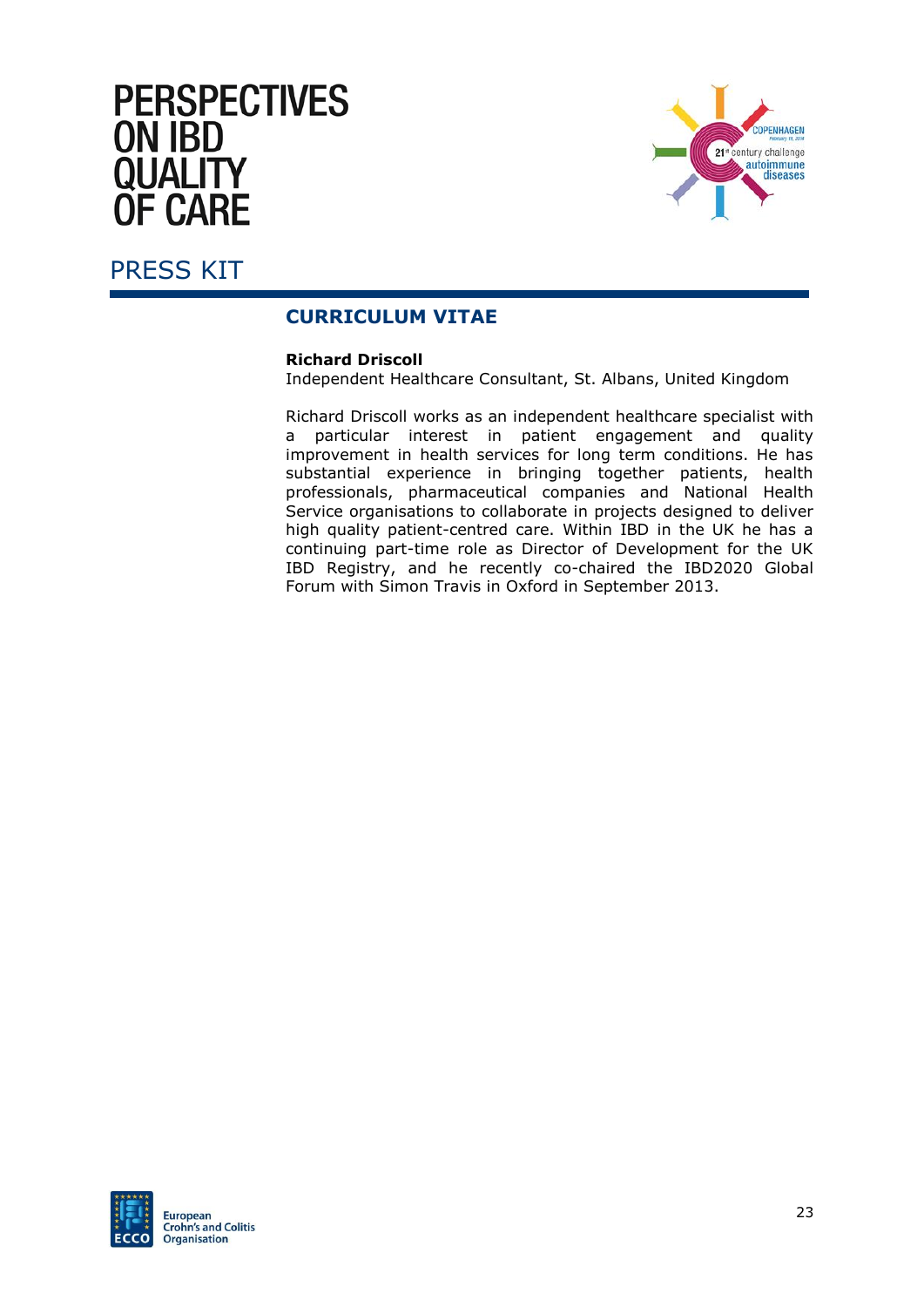

### PRESS KIT

#### **CURRICULUM VITAE**

#### **Michael Kamm, MB BS MD FRCP FRACP**

St Vincent's Hospital and University of Melbourne, Melbourne, Australia & Imperial College, London, United Kingdom

Michael Kamm is Professor of Gastroenterology at St Vincent's Hospital Melbourne, University of Melbourne, and Imperial College London.

From 1986 until 2008 he was Professor of Gastroenterology (Imperial College), Chairman of Medicine, and Director of the Inflammatory Bowel Disease and Physiology Units at St Mark's Hospital, the London specialist hospital for intestinal diseases.

His special interests are in Inflammatory Bowel Diseases and functional gut and pelvic floor disorders. He spends half his time in clinical practice and half in research and teaching. Michael Kamm publishes and lectures widely.

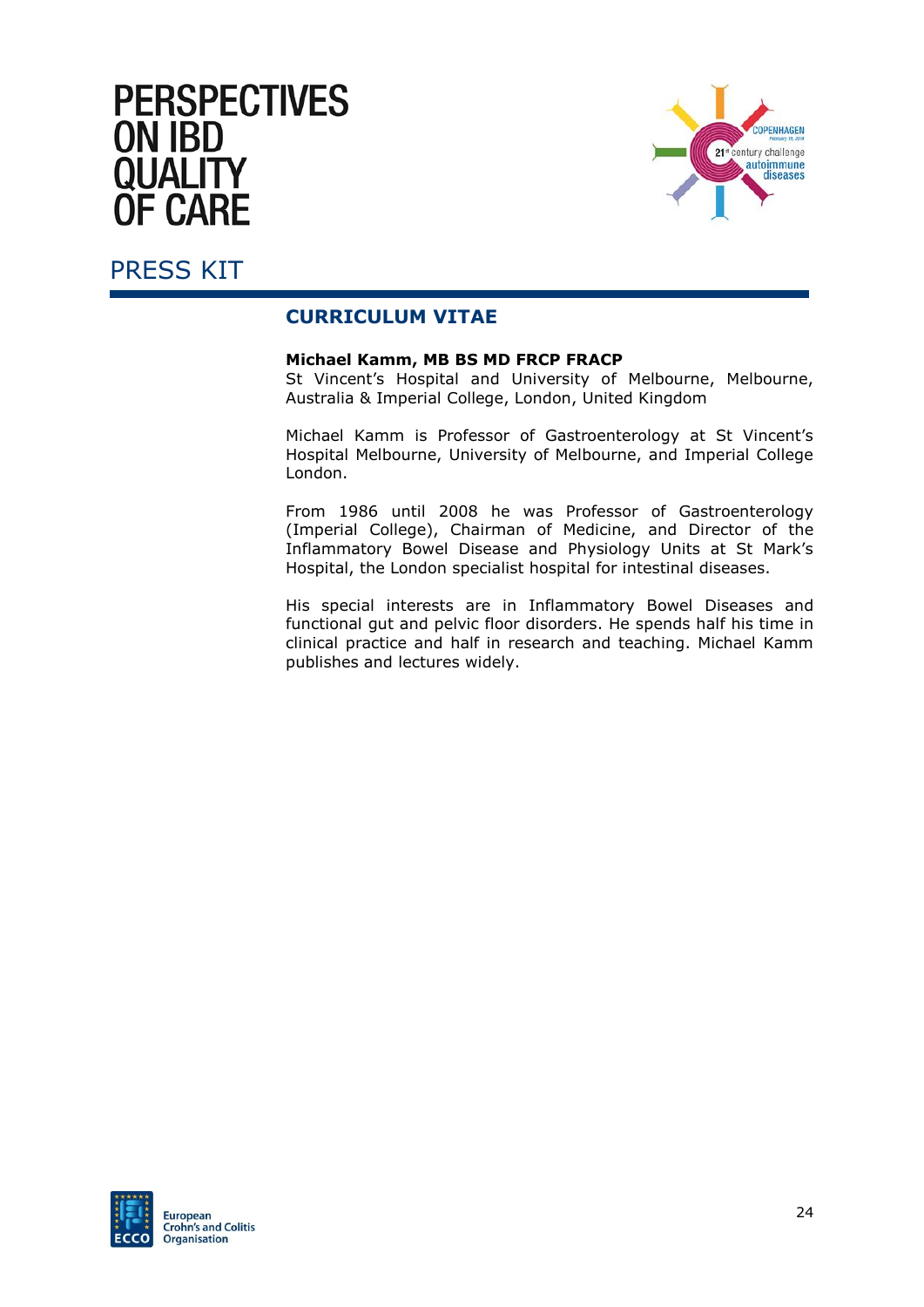

#### PRESS KIT

#### **CURRICULUM VITAE**

#### **Brian G. Feagan**, **MD FRCPC**

Division of Gastroenterology Department of Epidemiology and Biostatistics. CEO Robarts Clinical Trials Inc. Robarts Research Institute London Health Sciences Centre University of Western Ontario London, Ontario, Canada.

Brian G. Feagan, MD, is CEO of Robarts Clinical Trials Inc. at the Robarts Research Institute and Professor of Medicine at the University of Western Ontario in London, Ontario, Canada.

Brian G. Feagan completed a medical degree at the University of Western Ontario in London, Ontario, Canada. His postdoctoral training included residency in the Department of Medicine and a clinical fellowship in the Division of Gastroenterology at the University of Western Ontario. A Fellow of the Royal College of Physicians and Surgeons of Canada, Dr. Feagan holds membership in the Canadian and American Association of Gastroenterology, the American College of Gastroenterology, the College of Physicians and Surgeons of Ontario and Crohn's and Colitis Foundation of Canada. Dr. Feagan has authored over 100 articles, book chapters, and monographs and over 200 abstracts. He has also given over 800 invited presentations and national and international scientific meetings.

In 1997, Dr. Feagan became Director of Robarts Clinical Trials at the University of Western Ontario. His research efforts focus on the design and implementation of randomized controlled trials of therapy for Inflammatory Bowel Disease and he has been the principal investigator on numerous large-scale randomized clinical trials.

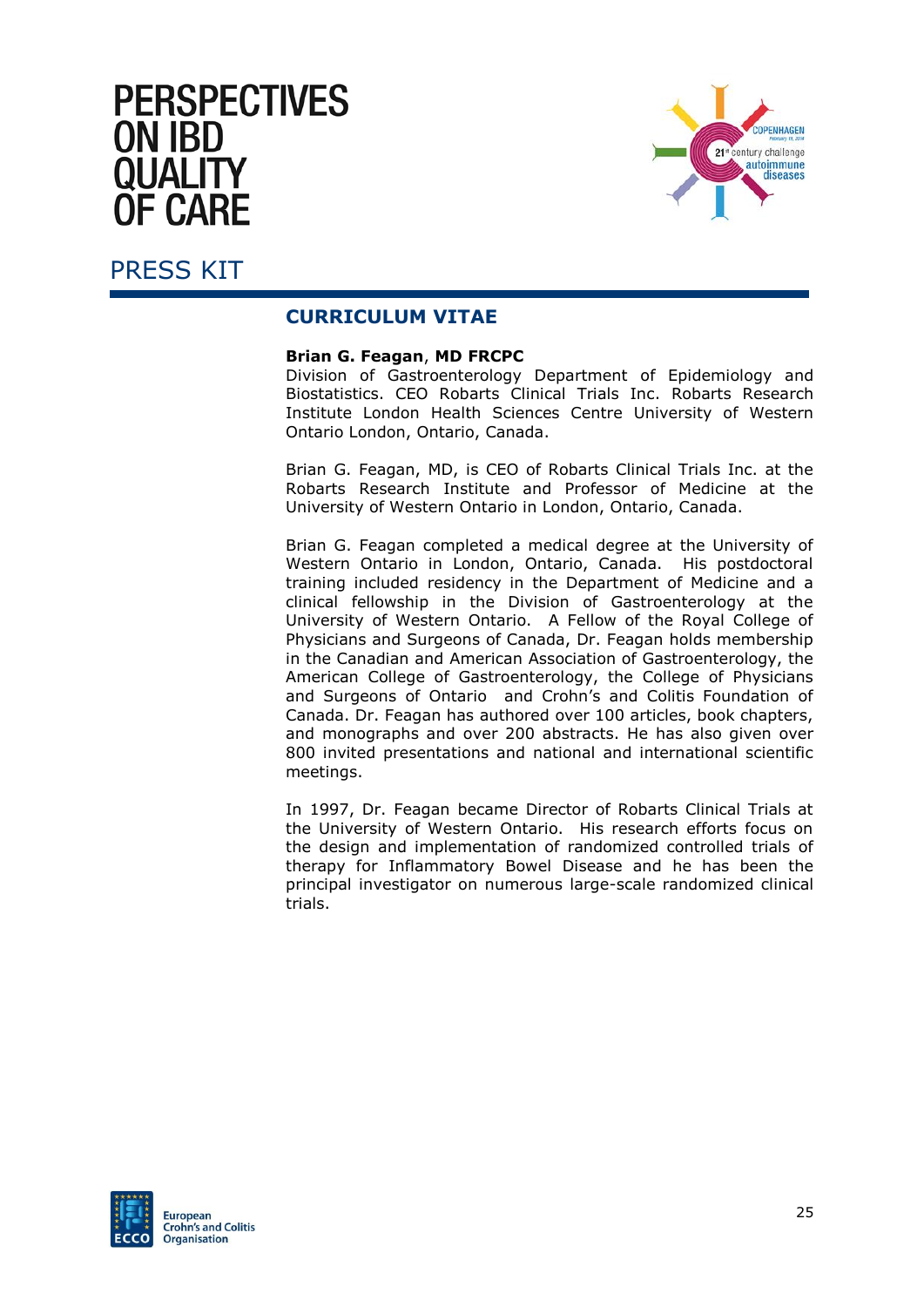

#### PRESS KIT

#### **CURRICULUM VITAE**

#### **Simon Travis, DPhil FRCP**

John Radcliffe Hospital, Oxford, United Kingdom

Simon Travis is President of the European Crohn's and Colitis Organisation (ECCO, 2012–2014), Fellow of Linacre College at the University of Oxford and Consultant Gastroenterologist at the John Radcliffe Hospital in Oxford. He qualified from St Thomas' Hospital London in 1981 and trained in Gastroenterology both in London and in Oxford, where he did his PhD on colonic epithelial electrophysiology. He was formerly Chair of the IBD Section of the BSG (2002–2005), Member of Council of the British Society of Gastroenterology (2004–2007) and Chair of the scientific committee of ECCO (2007–2010). Research interests focus on inflammatory bowel disease, clinical prediction, endoscopy and outcomes in clinical trials. He is the author of 6 books, 30 chapters and over 200 papers including many peer-reviewed international guidelines.

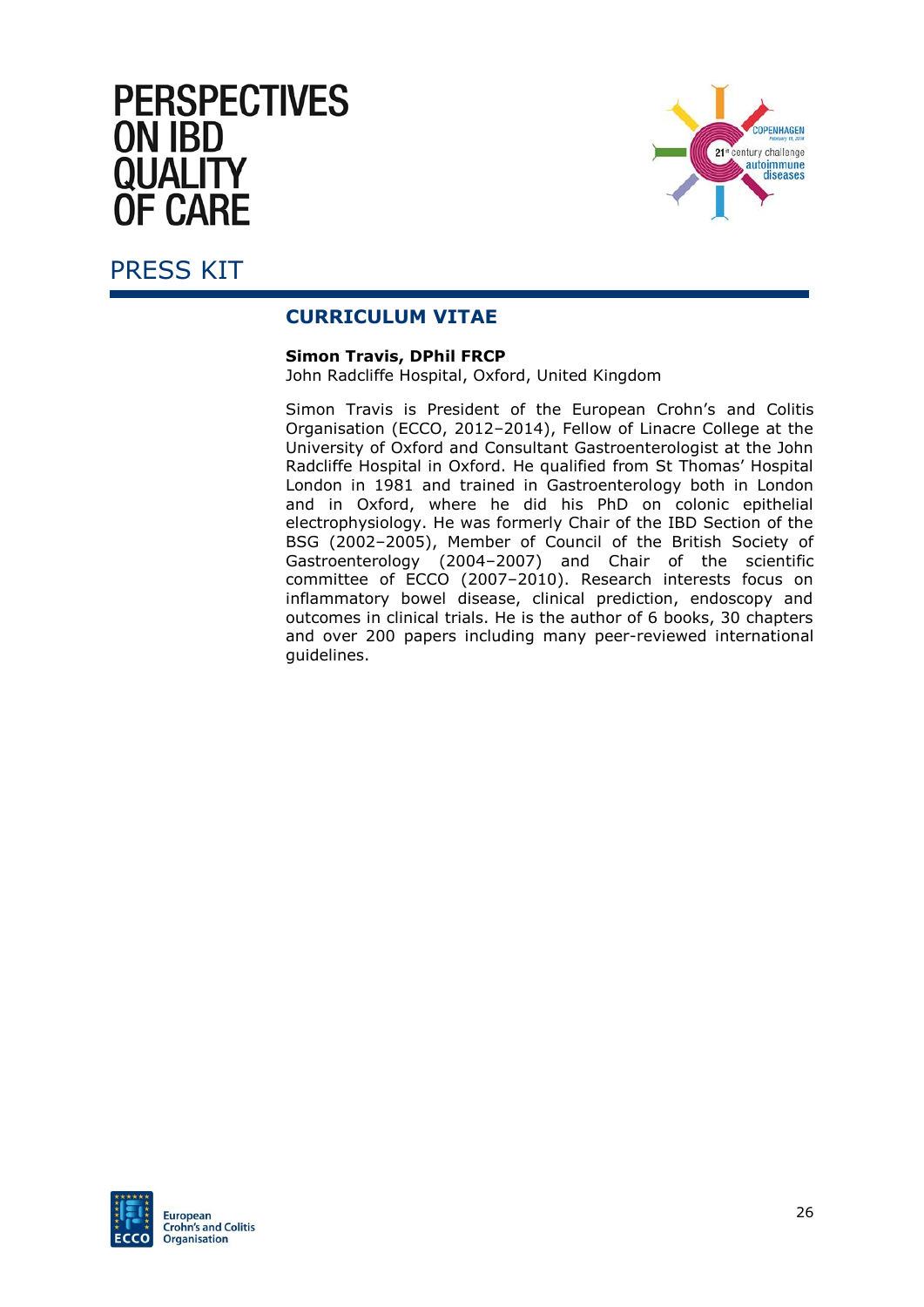# **PERSPECTIVES ON IBD** OHAL FI IF CΔRF



#### <span id="page-28-0"></span>PRESS KIT

#### **FACT SHEET ECCO**

#### **What is ECCO?**

The European Crohn's and Colitis Organisation (ECCO) is a fast growing and highly active non-profit association focusing on Inflammatory Bowel Disease (IBD). ECCO acts mainly in Europe and encourages collaboration beyond Europe´s borders allowing anyone around the globe interested in IBD to benefit from our programme and services.

#### **Mission**

ECCO's mission is to improve the care of patients with IBD in all aspects through international guidelines for practice, education, research and collaboration in the area of IBD.

#### **Aims**

A key goal of ECCO is to promote, sponsor and steer national and international IBD research efforts. ECCO successfully influences IBD management through the development, publication, dissemination and teaching of IBD guidelines and other educational materials such as workshops and the e-CCO learning platform. ECCO facilitates and promotes the education of healthcare professionals in the field of IBD. It enhances the quality of research in the field of IBD, both in basic and clinical science.

ECCO takes a political voice in Europe and collaborates with organisations sharing an interest in IBD, including medical societies, patient organisations and industries. Furthermore ECCO participates in the activities of the United European Gastroenterology (UEG) and in the organisation of the annual United European Gastroenterology Week (UEG Week).

#### **Country Members**

Since the foundation in 2001, ECCO has embraced 33 Country Members who are the driving force and are considered as ambassadors spreading the ECCO Spirit, such as Austria, Belgium, Bosnia and Herzegovina, Bulgaria, Croatia, Czech Republic, Denmark, Estonia, Finland, France, Germany, Greece, Hungary, Ireland, Israel, Italy, Latvia, Lithuania, Norway, Poland, Portugal, Romania, Russia, Serbia, Slovakia, Slovenia, Spain, Sweden, Switzerland, The Netherlands, Turkey, Ukraine, United Kingdom.

#### **History**

ECCO was founded in Vienna, Austria, in 2001 as an umbrella organisation for national Inflammatory Bowel Diseases (IBD) study groups in Europe. It expanded from an organisation with 14

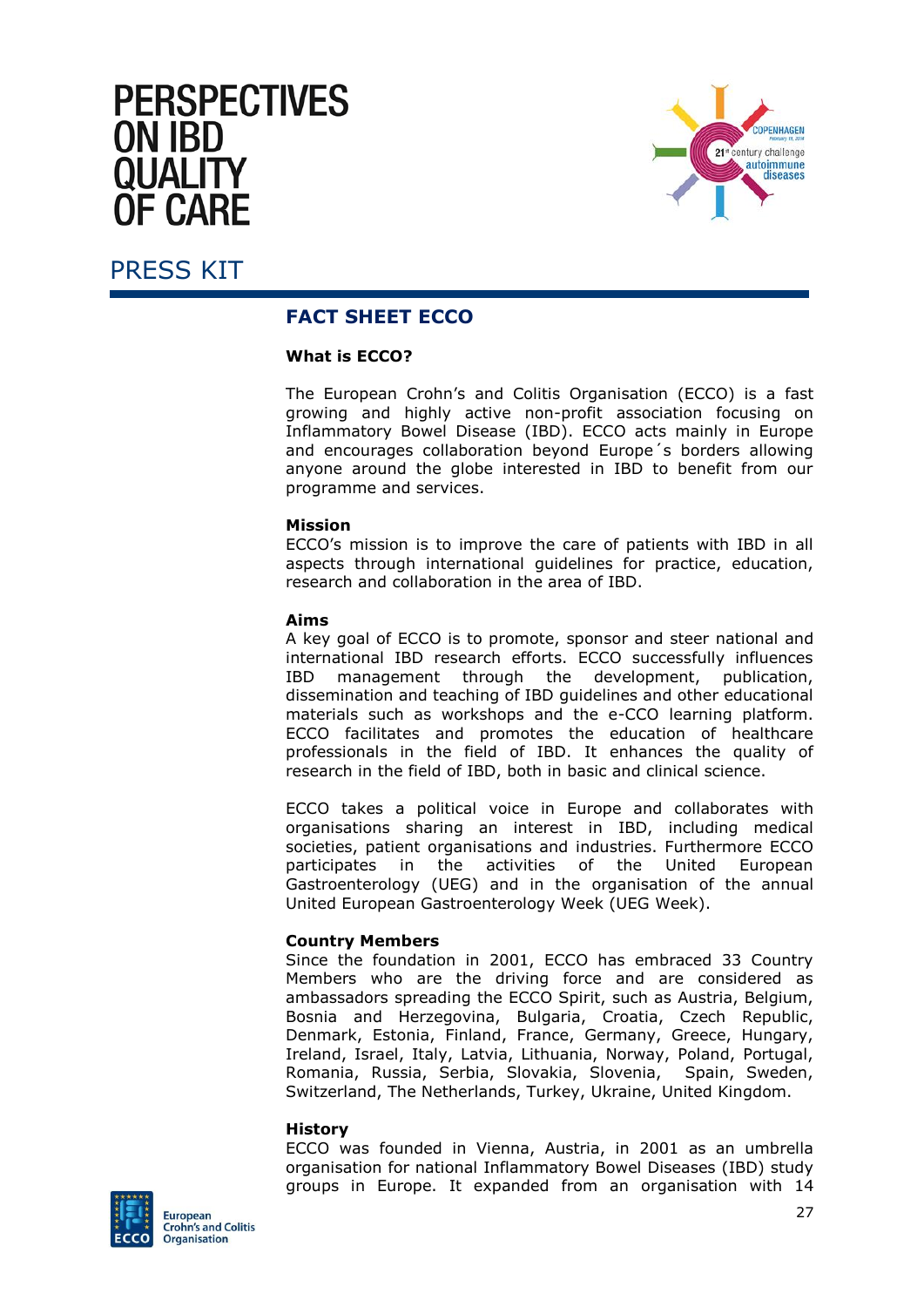# **PERSPECTIVES** ON IBD<br>QUALITY<br>OF CARE



# PRESS KIT

Country Members to an association comprising 33 affiliated countries in 2014.

More information: http://www.ecco-ibd.eu

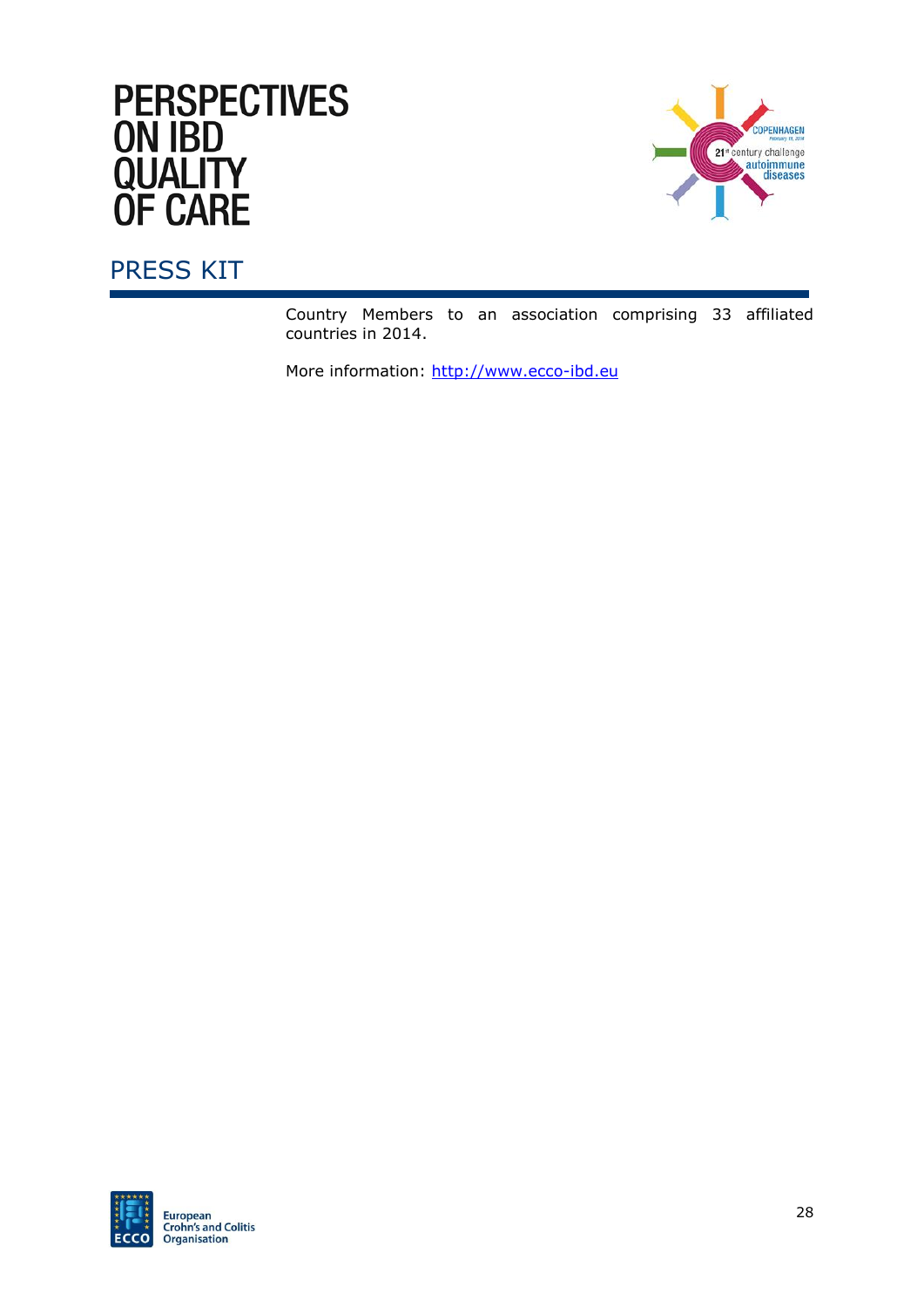# **PERSPECTIVES ON IRD** E CARE



<span id="page-30-0"></span>PRESS KIT

#### **ABSTRACTS**

#### **OP004 Early combined immunosuppression for the management of Crohn's Disease: A community-based cluster randomized trial**

R. Khanna<sup>1</sup>, B.G. Levesque<sup>1</sup>,<sup>2</sup>, B. Bressler<sup>3</sup>, G. Zou<sup>1</sup>,<sup>4</sup>, L. Stitt<sup>1</sup>, G.R. Greenberg<sup>5</sup>, R. Panaccione<sup>6</sup>, A. Bitton<sup>7</sup>, P. Pare<sup>8</sup>, S. Vermeire<sup>9</sup>, G. D'Haens<sup>1</sup>,<sup>10</sup>, D. MacIntosh<sup>11</sup>, W.J. Sandborn<sup>1</sup>,<sup>2</sup>, M.K. Vandervoort<sup>1</sup>, J.C. Morris<sup>1</sup>, B.G. Feagan<sup>1</sup>,<sup>12</sup> \*. <sup>1</sup>Robarts Clinical *Trials Inc., Robarts Research Institute, Western University, London, Ontario, Canada, <sup>2</sup>University of California, San Diego, Division of Gastroenterology, La Jolla, United States, <sup>3</sup>St. Paul's Hospital, Department of Gastroenterology, Vancouver, British Columbia, Canada, <sup>4</sup>Western University, Department of Epidemiology and Biostatistics, London Ontario, Canada, <sup>5</sup>Mount Sinai Hospital, Division of Gastroenterology, Toronto Ontario, Canada, <sup>6</sup>University of Calgary, Division of Gastroenterology & Hepatology, Calgary Alberta, Canada, <sup>7</sup>McGill University, Division of Gastroenterology, Montreal Quebec, Canada, <sup>8</sup> Laval University, Hopital du St-Sacrement, Quebec City, Quebec, Canada, <sup>9</sup>Department of Clinical and Experimental Medicine, KU Leuven, Translational Research in GastroIntestinal Disorders, Leuven, Belgium, <sup>10</sup>University of Amsterdam, Academic Medical Center, Amsterdam, Netherlands, <sup>11</sup>Dalhousie University, Division of Gastroenterology, Halifax, Canada, Department of Epidemiology and Biostatistics, Department of Medicine, London Ontario, Canada* 

Background: Conventional management (CM) of Crohn's Disease (CD) consists of sequential use of corticosteroids, antimetabolites, and tumor necrosis factor (TNF)-antagonists. Recent evidence indicates that early combined immunosuppression (ECI) with a TNF-antagonist and an antimetabolite may be more effective than CM. We compared the effectiveness of ECI (Figure 1) to CM in community gastroenterology practices.

Methods: In this cluster randomization trial (Randomized Evaluation of an Algorithm for Crohn's Treatment or REACT; Clinicaltrials.gov NCT01030809; partial support AbbVie), practices in Canada ( $n = 34$ ) or Belgium ( $n = 5$ ) were randomly assigned in a 1:1 ratio to ECI or CM. Up to 60 consecutive adult patients (\_18 years of age) with a documented diagnosis of CD in each practice were evaluated for 24 months. The primary outcome was the proportion of patients in remission (Harvey Bradshaw Score (HBS) \_4 in the absence of steroids) at 12 months, evaluated at the practice level. Secondary measures were the rates of

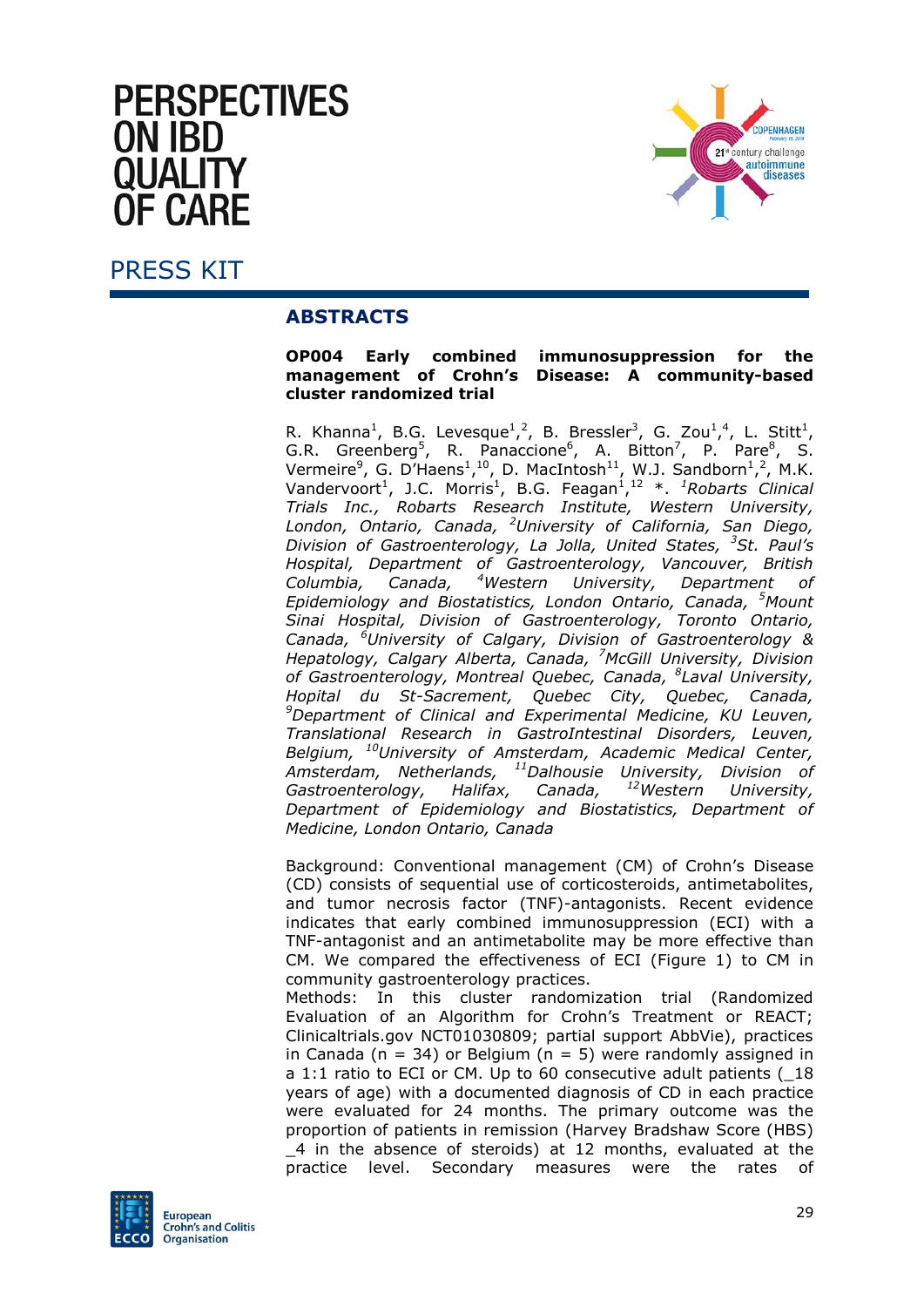# **PERSPECTIVES** ON IBD



#### PRESS KIT

complications, hospitalizations, and surgeries over the entire follow-up period, based on patient level analyses.



Figure 1. Therapeutic algorithm utilized for patients in the ECI group.

Results: Twenty-one centers (1084 patients) were assigned to ECI and 18 (898 patients) to CM. The mean age of the patients was 44.2 in the ECI group and 44.1 in the CM group. Mean HBS scores were 4.1 in both groups. The proportion of patients in the ECI and CM groups who received combination of antimetabolite/TNFantagonist by 12 months was 15.1% and 6.5% P *<* 0.001) and 19.7% and 9.6% by 24 months (P *<* 0.001). Mean % (SD) remission rates in the ECI and CM groups were 66 (14) and 62  $(17)$  at 12 months (P = 0.65) and 73 (8) and 65 (17) at 24 months  $(P = 0.35)$ . However, highly significant and clinically important differences in the rates of complications, surgeries, and the combined outcome of hospitalizations, complications, and surgeries were observed in favor of ECI over 24 months (Figure 2). The 24 month actuarial estimates for the combined outcome were 27.7% and 35.1% in the ECI and CM groups, respectively (hazard ratio adjusted for CD caseload and country: 0.74 [0.62, 0.87, P *<*  0.001]).

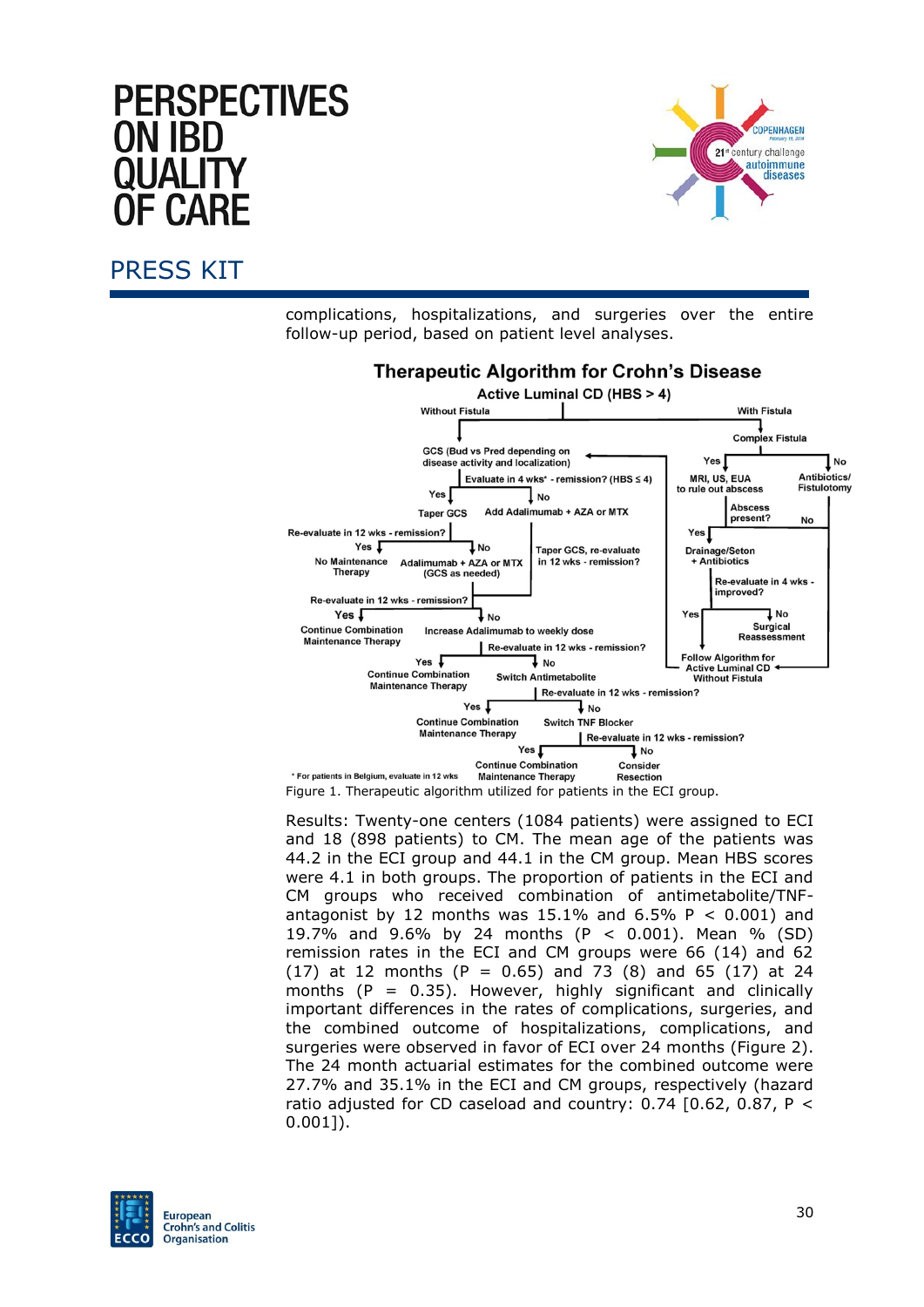# **PERSPECTIVES ON IBD** I IAI I **F CARE**



#### PRESS KIT



Figure 2. Hospitalizations, complications\*, and surgeries for patients in the ECI and CM groups over 24 months. \*Abscess, new fistula, extra-intestinal manifestations of CD and serious AEs.

Conclusions: Community-based data indicate that (1) a symptom based conventional approach to CD management may not be optimal and (2) ECI may be more effective in preventing CDrelated complications.

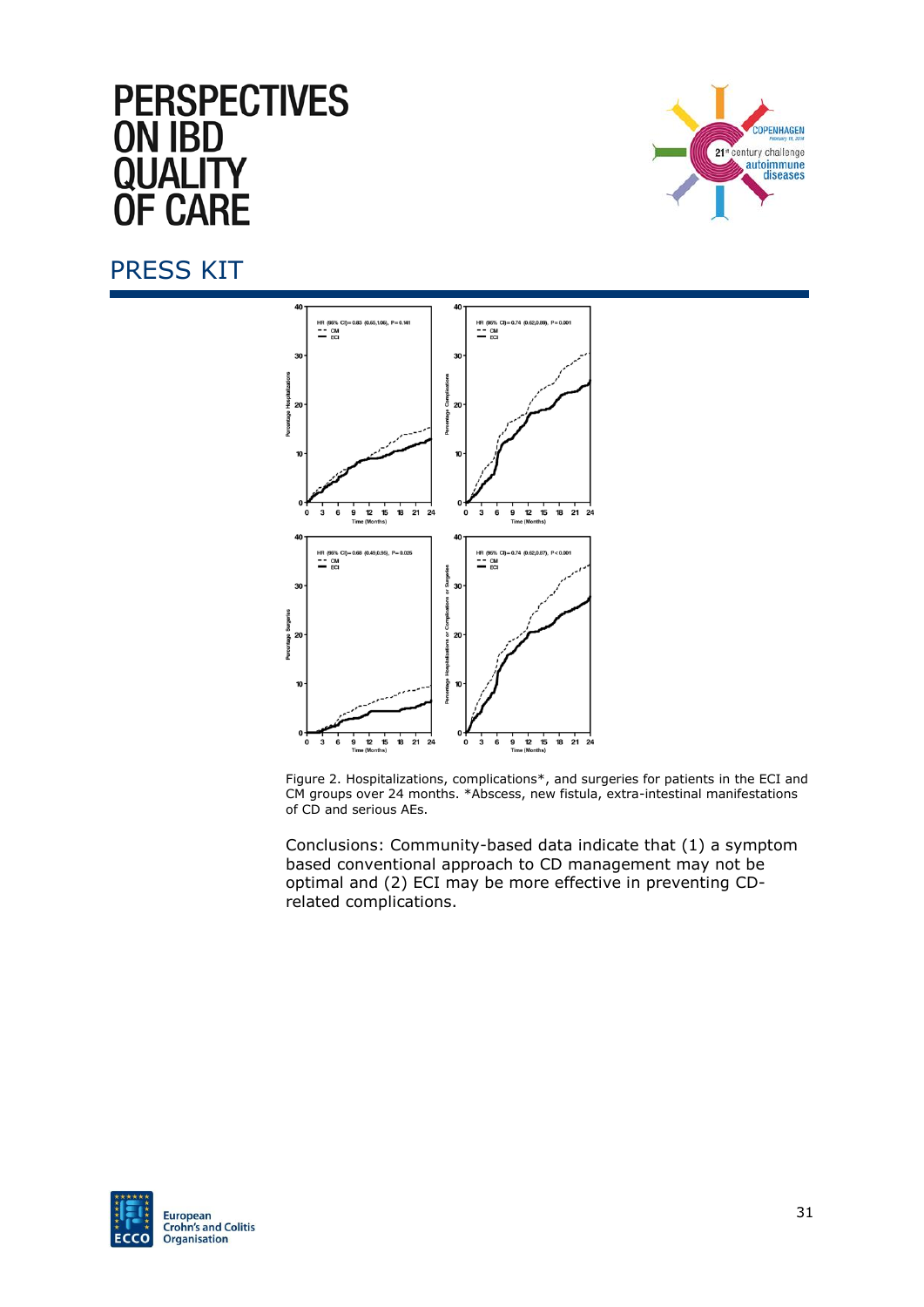# **PERSPECTIVES ON IBD** = CΔRF



#### PRESS KIT

#### **OP007**

**Anti-MAdCAM monoclonal antibody PF-00547659 does not affect immune surveillance in the central nervous system of anti-TNF and immunosuppressant experienced Crohn's Disease patients who are anti-TNF inadequate responders: Results from the TOSCA study**

G. D'Haens<sup>1</sup> \*, S. Vermeire<sup>2</sup>, F. Cataldi<sup>3</sup>, H. Vogelsang<sup>4</sup>, M. Allez<sup>5</sup>, P. Desreumaux<sup>6</sup>, A. Van Gossum<sup>7</sup>, D. Baumgart<sup>8</sup>, W.J. Sandborn<sup>9</sup>, K.J. Gorelick<sup>3</sup>, R. Ransohoff<sup>10</sup>, O. Stuve<sup>11</sup>, J. Cheng<sup>3</sup>, S. Rivers<sup>3</sup>, G.M. Comer<sup>3</sup>, B. Jin<sup>3</sup>, B. Jin<sup>3</sup>, V. Pradhan<sup>3</sup>, M. Hassan-Zahraee<sup>3</sup>, A. Kaminski<sup>3</sup>, W. Reinisch<sup>4</sup>. <sup>1</sup>University of Amsterdam, Academic *Medical Center, Amsterdam, Netherlands, <sup>2</sup>University Hospital Leuven, Gastroenterology, Leuven, Belgium, <sup>3</sup>* <sup>3</sup>Pfizer Inc., *Gastroenterology, Cambridge, United States, <sup>4</sup>Medical University of Vienna, Internal Medicine/Gastroenterology, Vienna, Austria, <sup>5</sup>Hopital Saint-Louis APHP, Gastroenterologie, Paris, France, <sup>6</sup>CHU de Lille, Gastroenterologie, Lille, France, <sup>7</sup>Erasme Hospital, Free University of Brussels, Gastroenterology, Brussels, Belgium, <sup>8</sup>Humboldt-University of Berlin, Charite Medical School, Berlin, Germany, <sup>9</sup>University of California San Diego, Division of Gastroenterolgy, San Diego, United States, <sup>10</sup>Cleveland Clinic, Neurology, Cleveland, OH, United States, <sup>11</sup>University of Texas, Neurology, Dallas, TX, United States*

Background: Therapy that inhibits white blood cell (WBC) trafficking from the bloodstream to the gut has shown promising results in the treatment of inflammatory bowel disease. Its use, however, has been limited by the risk of progressive multifocal leukoencephalopathy (PML) in patients treated with the nonselective anti-a 4 integrin antibody natalizumab. PML is an opportunistic infection caused by the highly prevalent JC virus that attacks the central nervous system (CNS) in immunocompromised hosts. Reduced CNS immune surveillance from inhibition of immune cell trafficking is a likely element in the pathogenic cascade. PF-00547659 is a human monoclonal antibody that binds to MAdCAM on endothelial cells and blocks its interaction with a 4 b 7-bearing WBC, preventing their entry into gut tissue while sparing the CNS, which is constitutively devoid of MAdCAM. This report is the first to describe effects of an anti-MAdCAM antibody on cellular elements of the CSF.

Methods: In 8 European centers, patients with moderate to severe Crohn's Disease (CD) (ie, Harvey Bradshaw Index (HBI) *>*8 + highly sensitive C-reactive protein (hsCRP) *>*5.0 mg/L or active lesions on endoscopy or imaging) and prior treatment with both anti-TNF and immunosuppressants (azathioprine, 6-MP or methotrexate), underwent a lumbar puncture (LP) followed by

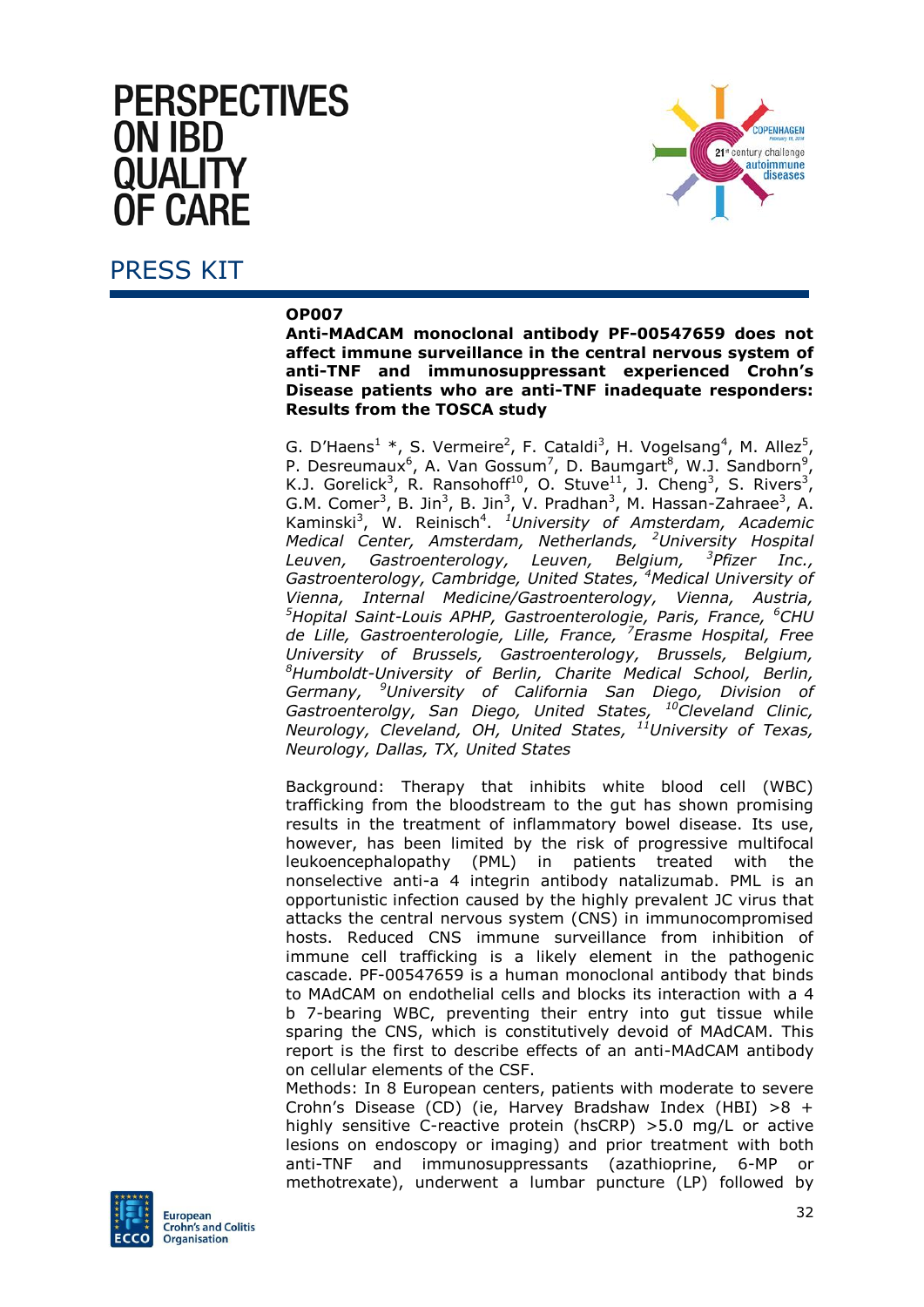# **PERSPECTIVES ON IBD** OHAL FI **F CARF**



# PRESS KIT

subcutaneous injections of 225 mg PF-00547659 every 4 weeks for 3 doses. 2*•}*1 weeks after the last dose of PF-00547659 a 2nd LP was performed. CSF was analyzed by flow cytometry in a central laboratory adjusting with TruCount beads for enumeration of lymphocytes and T cell subsets. Results: 24 subjects were enrolled (16F/8M). Baseline characteristics mean (sd) were: age: 38.0 (9.7) years; duration of CD: 11.7 (6.1) years; HBI (16 pts without stoma): 8.6 (1.4); and hsCRP: 12.0 (18.7) mg/L. 12 subjects had a 2nd LP after treatment. Cell counts by flow cytometry were not available for 1 subject, and data from another were excluded due to a traumatic tap. Results of flow cytometry are shown in Table 1.

Table 1. Lymphocytes (cells per mL) before and after treatment [Geometric Mean (CV%)]

|  | N Lymphocytes CD3+                     |                                                | $CD3+/CD4+$ | CD3+/CD8+                | CD4:CD8                  |
|--|----------------------------------------|------------------------------------------------|-------------|--------------------------|--------------------------|
|  | LP1 24 471 (132%)<br>LP2 12 626 (185%) | 435 (132%) 294 (141%)<br>595 (188%) 409 (197%) |             | 122 (119%)<br>160 (171%) | 2.40 (50%)<br>2.52 (52%) |

Conclusions: In anti-TNF and immunosuppressant experienced patients with moderate to severe CD, a full induction course of the highest clinical dose of PF-00547659 did not affect CSF lymphocytes. The results of the TOSCA study support the gut selectivity and the CNS-sparing mechanism proposed for PF-00547659.

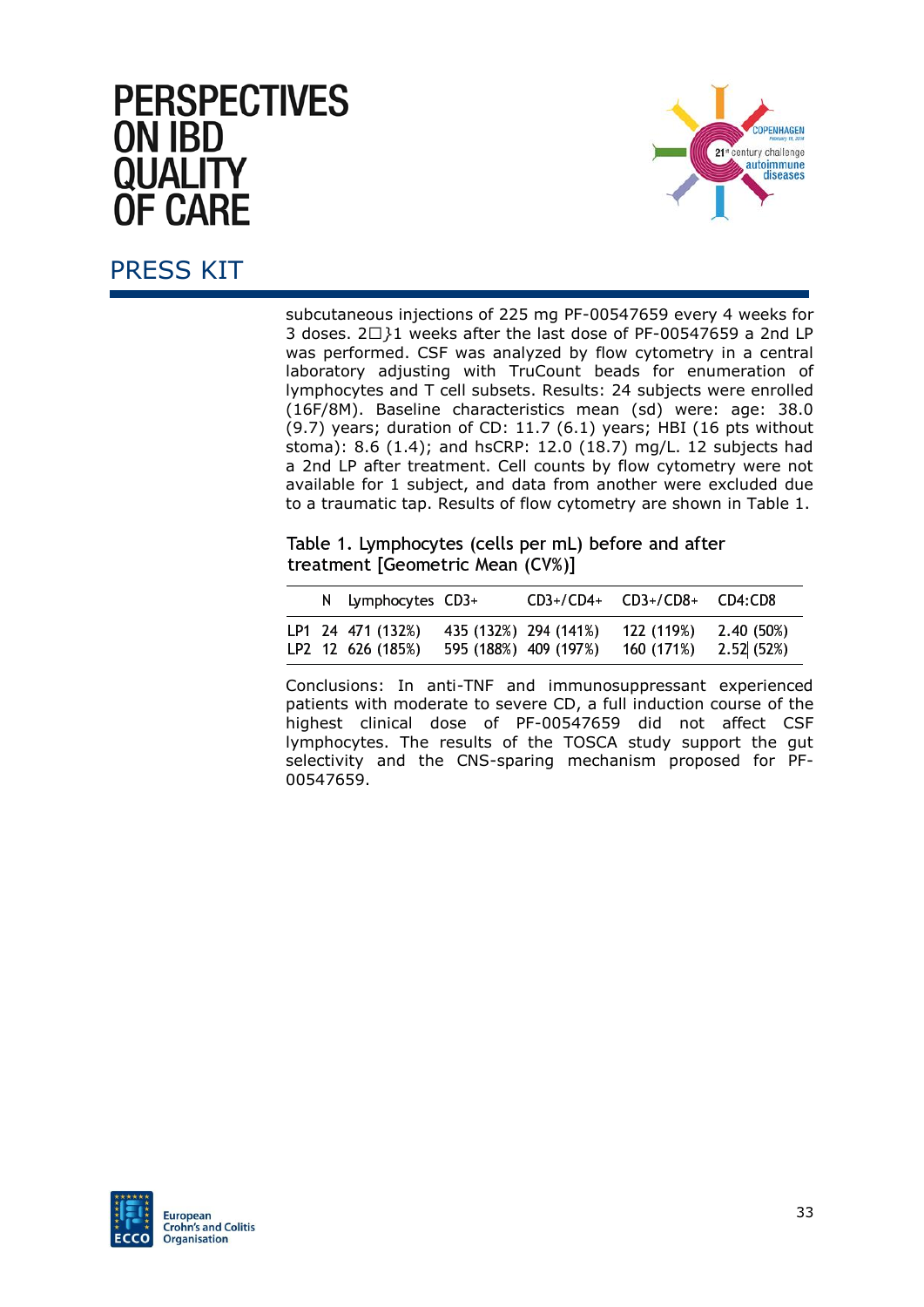# **PERSPECTIVES** ON IRD E CARE



#### PRESS KIT

#### **OP011**

**Tralokinumab (CAT-354), an interleukin 13 antibody, in moderate to severe ulcerative colitis: A phase 2 randomized placebo-controlled study**

S. Danese<sup>1</sup>, J. Rudzinski<sup>2</sup>, W. Brandt<sup>3</sup>, J.L. Dupas<sup>4</sup>, L. Peyrin-Biroulet<sup>5</sup>, Y. Bouhnik<sup>6</sup>, D. Kleczkowski<sup>7</sup>, P. Uebel<sup>8</sup>, M. Lukas<sup>9</sup>, M. Knutsson<sup>10</sup>, F. Erlandsson<sup>10</sup>, M. Berner Hansen<sup>10</sup> \*, S. Keshav<sup>11</sup>.<br><sup>1</sup>Istituto Clinico Humanitas, IBD Center, Milan, Italy, <sup>2</sup>10 Wojskowy *Szpital Kliniczny z Poliklinik, Kliniczny Oddzia Gastroenterologii, Warsaw, Poland, <sup>3</sup> Facharzt für Innere Medizin, Internal Medicine, Potsdam, Germany, <sup>4</sup>CHU d'Amiens Hˆopital Nord, Hepato-Gastroenterology, Amiens, France, Gastrology, Vandoeuvre les Nancy, France, <sup>6</sup>Hopital Beaujon APHP, Gastroenterologie, Clichy, France, <sup>7</sup>Endoskopia Sp.z o.o., Gastroenterology, Sopot, Poland, <sup>8</sup>Haus der Gesundheit, Internal Medicine, Ludwigshafen, Germany, <sup>9</sup> Iscare, Gastroenterology, Prague, Czech Republic, <sup>10</sup>AstraZeneca, Innovative Medicines, Mölndal, Sweden, <sup>11</sup>John Radcliffe Hospital, Translational Gastroenterology Unit, Oxford, United Kingdom*

Background: Interleukin 13 (IL-13) is a central cytokine effector in the Th2 immune response and potentially a key player in Ulcerative Colitis (UC) pathogenesis. Tralokinumab (CAT-354) is a humanized IgG4 antibody that binds and inhibits IL-13. The purpose of this study was to evaluate the efficacy and safety of tralokinumab in subjects with moderate to severe active UC. Methods: Subjects (18 75 yrs) with UC and total Mayo score 6 12 received tralokinumab or placebo as add-on therapy in this European multicenter, randomized, double-blind, placebocontrolled study sponsored by AstraZeneca (ClinicalTrials.gov #NCT01482884). Subjects received subcutaneous tralokinumab (300 mg) or placebo every 2 wks during a 12-wk treatment phase followed by a 12-wk safety follow-up. The primary endpoint was clinical response at wk 8 defined as a reduction of 3 points and 30% or more from baseline total Mayo score. Secondary endpoints included clinical remission (Mayo score \_2 with no subscore *>*1 point), mucosal healing (endoscopic Mayo score 0), improvement in Mayo score at wk 8, partial Mayo score, and safety. Allowed background medications included stable doses of 5-ASA, prednisolone (\_20 mg daily), and thiopurines. Results: 111 subjects were randomized (tralokinumab  $n = 56$ ;  $placebo$   $n = 55$ ). Baseline subject and disease characteristics were similar in both arms. The median baseline Mayo score was 8 in both arms; 23% and 31%, respectively, had received prior TNF-a therapies; 43 (77%) tralokinumab subjects and 37 (67%) placebo subjects, respectively, completed the study. Improvements in

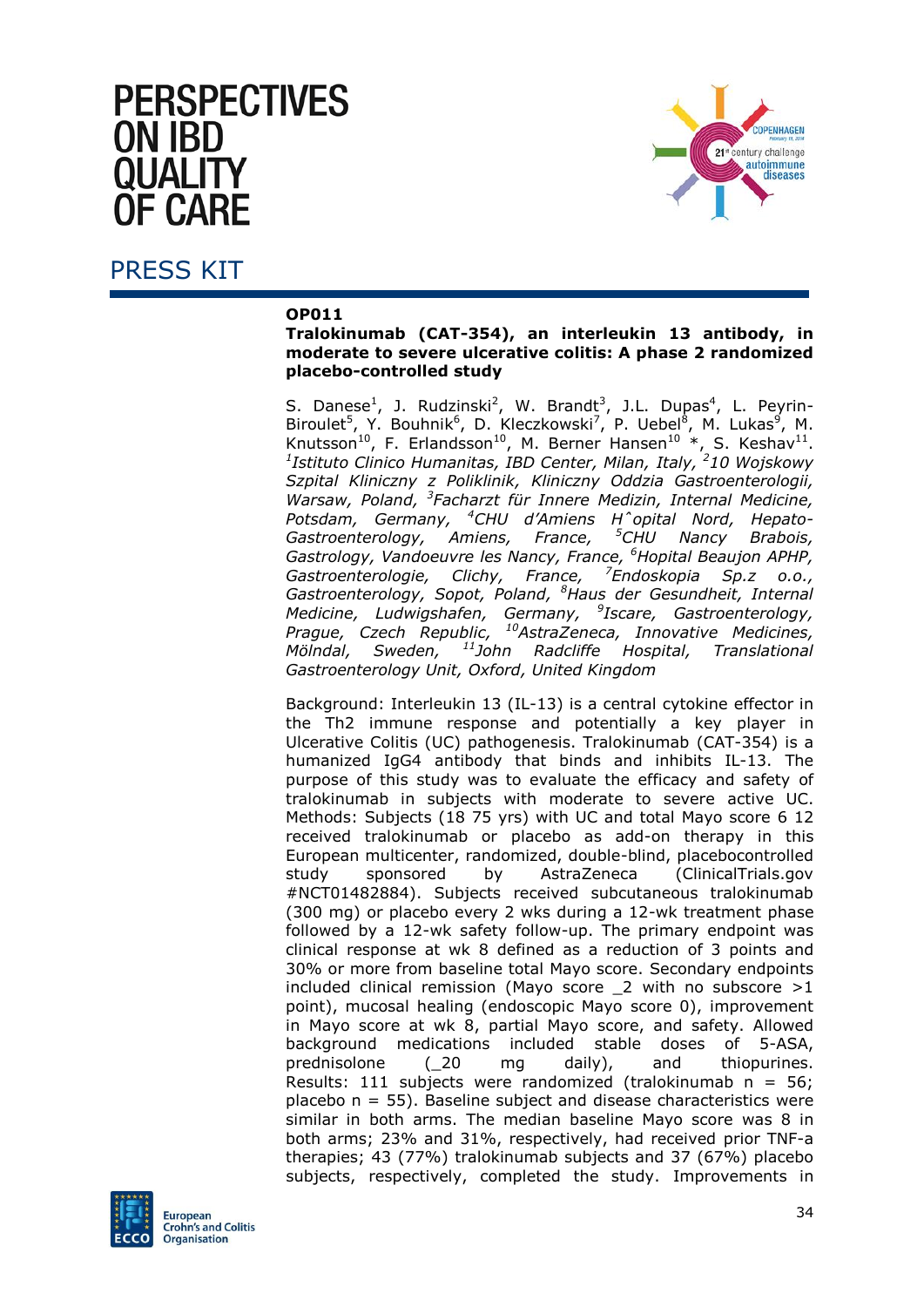

# PRESS KIT

mean partial Mayo scores were greater in the tralokinumab subjects  $(1.8 \text{ vs. } 0.8, p = 0.04)$ .

| Results at week 8              | Tralokinumab | Placebo | P value |  |
|--------------------------------|--------------|---------|---------|--|
| Clinical response (%)          | 38           | 33      | 0.41    |  |
| Clinical remission (%)         | 18           | 6       | 0.03    |  |
| Mucosal healing (%)            | 32           | 20      | 0.10    |  |
| Mean improvement in Mayo Score | $-3.2$       | $-2.6$  | 0.39    |  |

Serum eosinophil counts and total IL-13 levels increased during therapy with tralokinumab. Symptoms of UC were the most frequently reported adverse events (AEs). The number of subjects experiencing AEs and AEs leading to discontinuation of drug were similar in both groups. There were no clinically relevant changes in laboratory variables, vital signs, and electrocardiograms. No new safety signals were identified for tralokinumab.

Conclusions: Multiple efficacy measures were numerically higher in the tralokinumab arm. However, the difference in clinical response at week 8 (primary endpoint) between the tralokinumab and placebo groups was not statistically significant. Safety and tolerability were acceptable and consistent with previous tralokinumab trials.

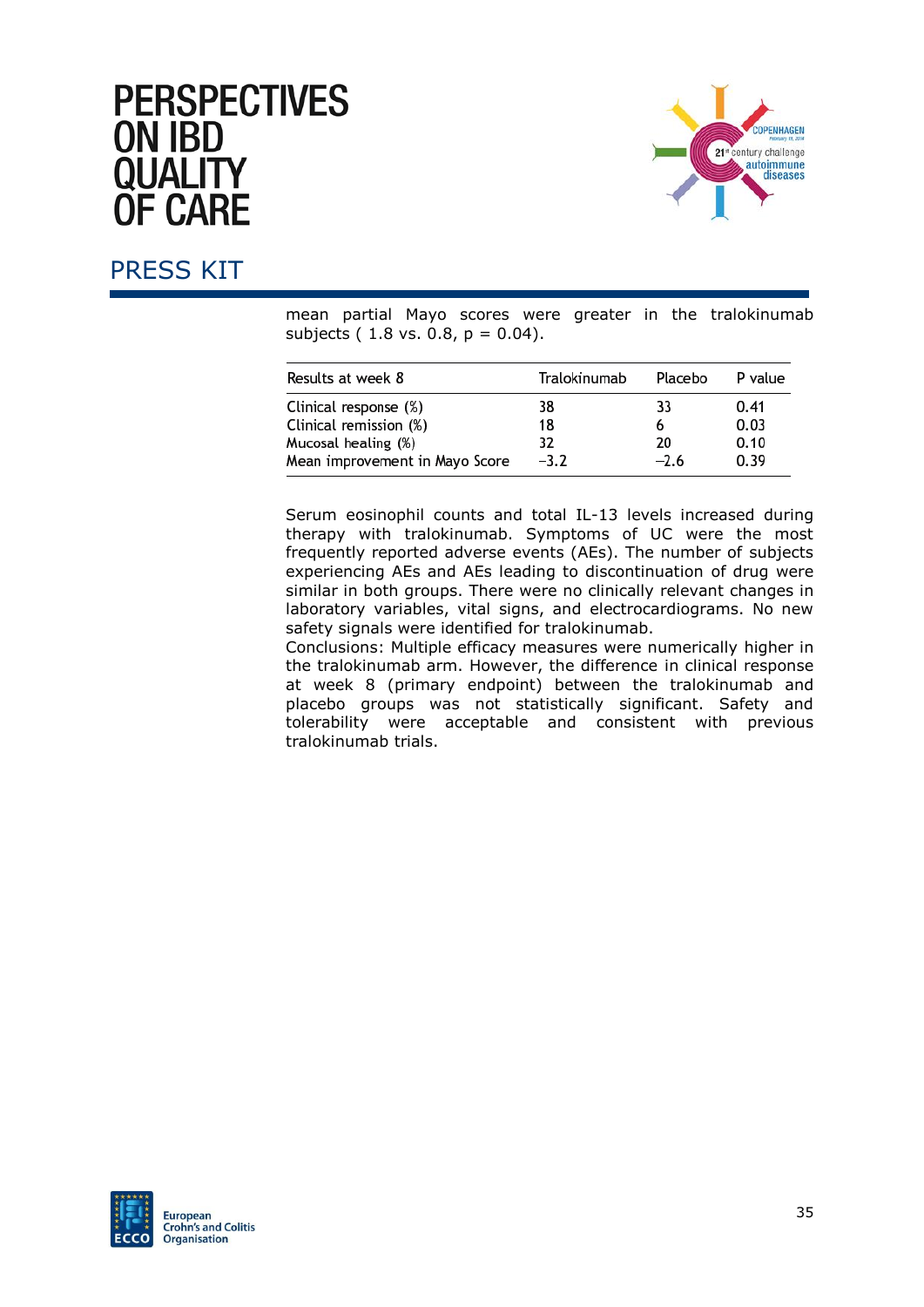# **PERSPECTIVES ON IBD** NHAL F **F CARF**



#### PRESS KIT

#### **OP023**

**Optimising post-operative Crohn's disease management: Best drug therapy alone versus endoscopic monitoring, disease evolution, and faecal calprotectin monitoring. The POCER study**

M.A. Kamm\*, P.P. De Cruz, E.K. Wright, A.L. Hamilton, K.J. Ritchie, E.O. Krejany, A. Gorelik, D. Liew, L. Prideaux, I.C. Lawrance, J.M. Andrews, P.A. Bampton, S.L. Jakobovits, T.H. Florin, P.R. Gibson, H.S. Debinski, A.S. Day, R.B. Gearry, F.A. Macrae, D. Samuel, R.W. Leong, I.J. Kronborg, G.L. Radford-Smith, W.S. Selby, M.J. Johnson, R.J. Woods, P.R. Elliott, S.J. Bell, S.J. Brown, W.R. Connell, P.V. Desmond. *St Vincent's Hospital & University of Melbourne, Gastroenterology, Melbourne, Australia*

Background: Disease recurs in most Crohn's Disease patients after intestinal resection, with endoscopic recurrence preceding clinical recurrence. We investigated (i) whether early endoscopic monitoring with treatment step-up for endoscopic recurrence is superior to standard drug therapy alone; (ii) disease evolution under optimal drug therapy is it possible to regain remission after endoscopic recurrence and is ongoing monitoring needed after early remission? (iii) whether faecal calprotectin (FC) can substitute for endoscopic monitoring.

Methods: This IIS Post-Operative Crohn's Endoscopic Recurrence (POCER) treat-to-target study aimed for mucosal healing. All patients received 3 months metronidazole. High risk patients (smoker, perforating disease, \_2nd operation) also received daily thiopurine, or adalimumab if thiopurine intolerant. Patients were randomised 2:1 to colonoscopy at 6 months ("active care") or no colonoscopy ("standard care"). Endoscopic remission was defined as Rutgeerts score i0 or i1 and recurrence as \_i2. For endoscopic recurrence at 6 months low risk patients stepped up to thiopurine, high risk patients stepped up to adalimumab fortnightly, and high risk thiopurine-intolerant patients stepped up to weekly adalimumab. All patients were colonoscoped at 18 months, scored centrally blind to treatment, with primary end-point endoscopic recurrence at 18 months. FC (319 samples) CRP and CDAI were measured pre-operatively, and at 6, 12, & 18 months.

Results: 174 patients (83% high risk) in 21 hospitals enrolled. Of 122 active care patients 39% underwent 6 month treatment stepup. 18 months endoscopic recurrence occurred in 49% active care v 67% standard care patients ( $P = 0.028$ ). Step up at 6 months brought 38% of patients with endoscopic recurrence into remission 1 year later; conversely endoscopic disease recurred 1 year later in 41% of patients who were in remission at 6 months. FC correlated with endoscopic recurrence ( $r = 0.42$ ,  $p < 0.001$ ) and

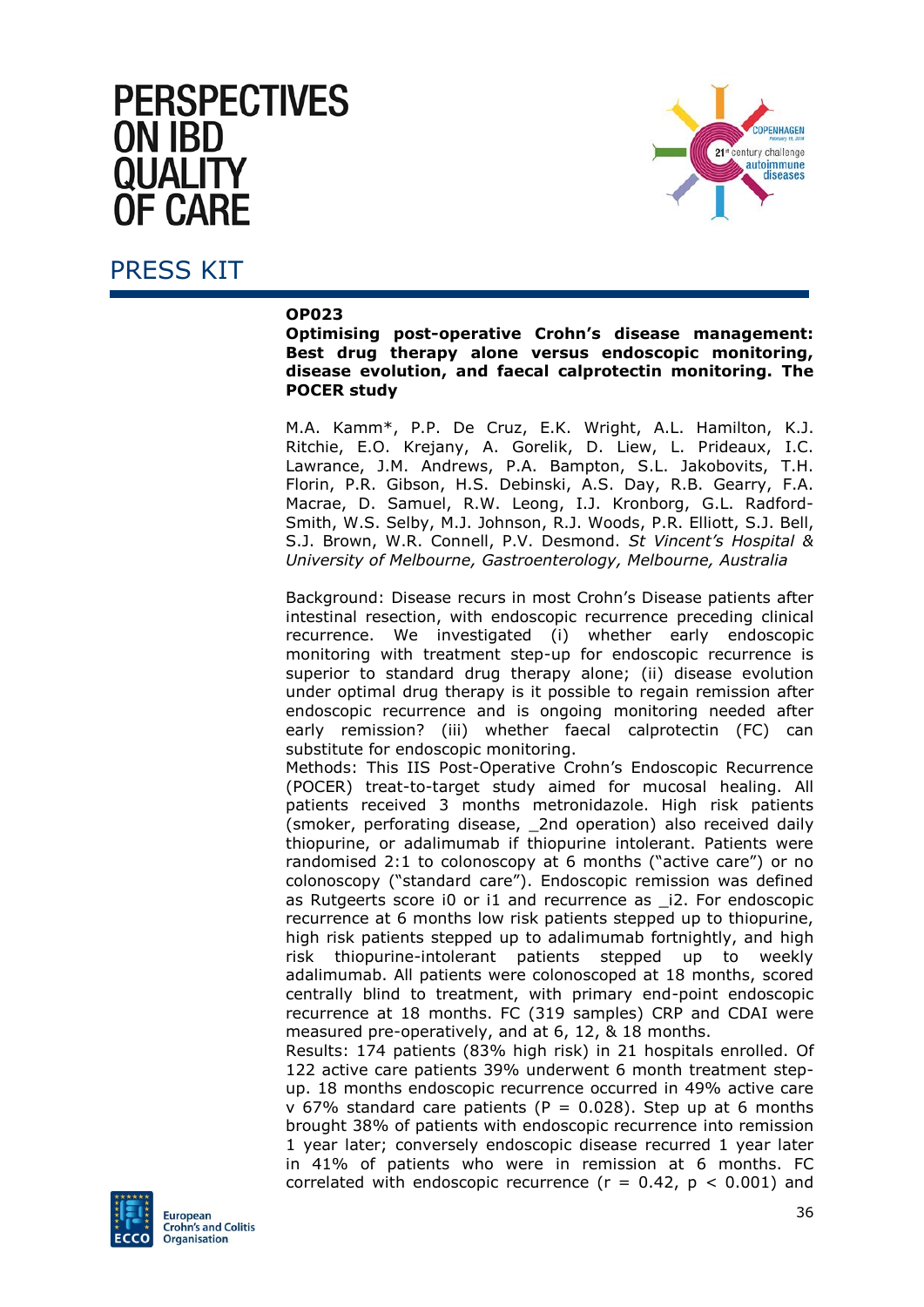

### PRESS KIT

score (r = 0.44, p *<* 0.001); CRP and CDAI did not. FC *>*100mcg/g indicated endoscopic recurrence with a sensitivity 0.89 and NPV 91%, potentially allowing avoidance of colonoscopy in 41% of patients.

Conclusions: Treating according to risk of recurrence, with early colonoscopy and treatment step-up for recurrence, is superior to optimal drug therapy alone in preventing postop disease recurrence. Selective immunosuppression, with colonoscopy-based adjustment, rather than its use in all high risk patients, leads to effective disease control in a majority. Early endoscopic remission requires ongoing monitoring. FC can be used to monitor for recurrence and is superior to CRP and CDAI.

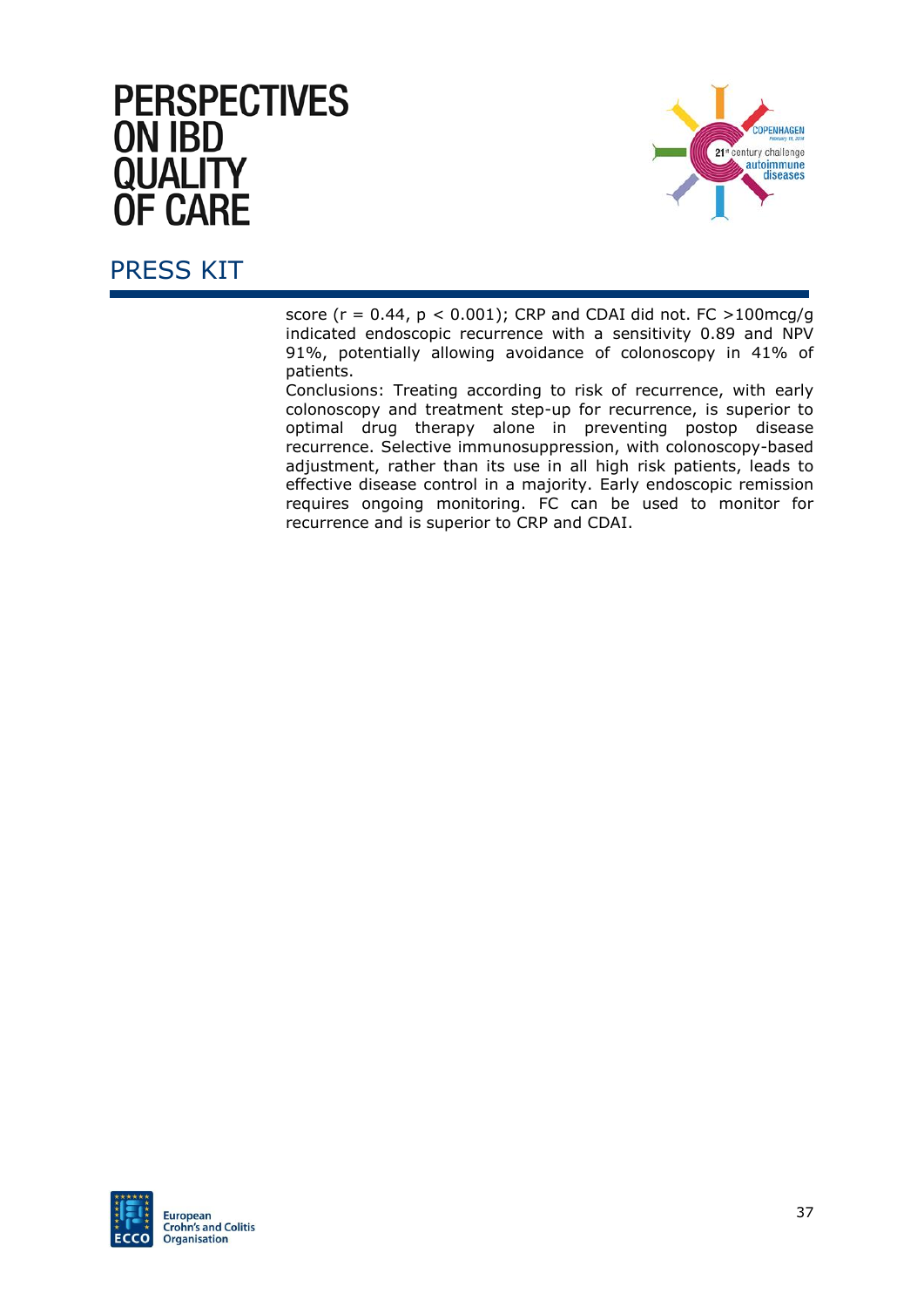# **PERSPECTIVES ON IBD** I IAI I F CΔRF



#### PRESS KIT

#### **P514**

**Disease-specific health-related quality of life in adult patients with mild to moderate ulcerative colitis receiving short-term and long-term daily treatment with MMX mesalazine**

A.V. Joshi<sup>1</sup> \*, A. Yarlas<sup>2</sup>, M.K. Willian<sup>1</sup>. <sup>1</sup>Shire, Health Economics and Outcomes Research, Wayne, PA, United States, <sup>2</sup>Optum, Life Sciences, Lincoln, RI, United States

Background: Symptoms (eg, rectal bleeding, stool frequency) experienced by mild-to-moderate Ulcerative Colitis (UC) patients, negatively affect health-related quality of life (HRQL). These analyses examine the magnitude of improvements in UC patients' HRQL following short-term and long-term treatment with MMX mesalazine. Methods: Data were from a completed, open-label, prospective, multi-country trial of mild-to-moderate UC patients (NCT01124149). In the acute phase, adults with active UC received 8 weeks MMX mesalazine 4.8 g/d once daily (QD). Patients achieving complete remission (CR; modified UC Disease Activity Index [UCDAI] \_1; rectal bleeding and stool frequency scores of 0; \_1-point reduction in endoscopy score) or partial remission (PR; modified UCDAI \_3; combined stool frequency and rectal bleeding score 1; not in CR) by week 8 subsequently received 12 mos of maintenance with MMX mesalazine 2.4 g/d QD. Patients' HRQL (a tertiary endpoint), as impacted by UC symptoms, was assessed with the Shortened Inflammatory Bowel Disease Questionnaire (SIBDQ), a 10-item survey measuring Inflammatory Bowel Disease (IBD)-specific HRQL over a 2-week recall period. The SIBDQ has 4 domains: Bowel Symptoms (BS), Systemic Symptoms (SS), Emotional Function (EF), and Social Function (SF). Total score is used to assess overall IBD related HRQL. Higher SIBDQ scores indicate better HRQL. Changes over time were tested using paired-samples t-tests or repeatedmeasures analysis of variance models. Multiplicity was controlled using Bonferroni-adjusted P values. Cohen's dz effect sizes for standardised differences in means for paired samples were calculated to interpret magnitude of change. Results: Patients who completed the 8 week acute phase showed significant improvement in all SIBDQ scores, with mean increases of 4.5 points for BS (n = 425), 2.1 for SS (n = 442), 3.6 for EF (n = 439), 3.0 for SF ( $n = 446$ ), and 13.2 for total score ( $n = 413$ ; all Ps <0.0001). Effect sizes for change were all 0.77, with BS showing the largest improvement ( $dz = 1.16$ ). Patients completing maintenance showed significant increases in all SIBDQ scores from baseline to Mo 12, with mean increases of 5.0 points for BS ( $n =$ 209), 2.6 for SS (n = 221), 4.6 for EF (n = 215), 3.6 for SF (n =

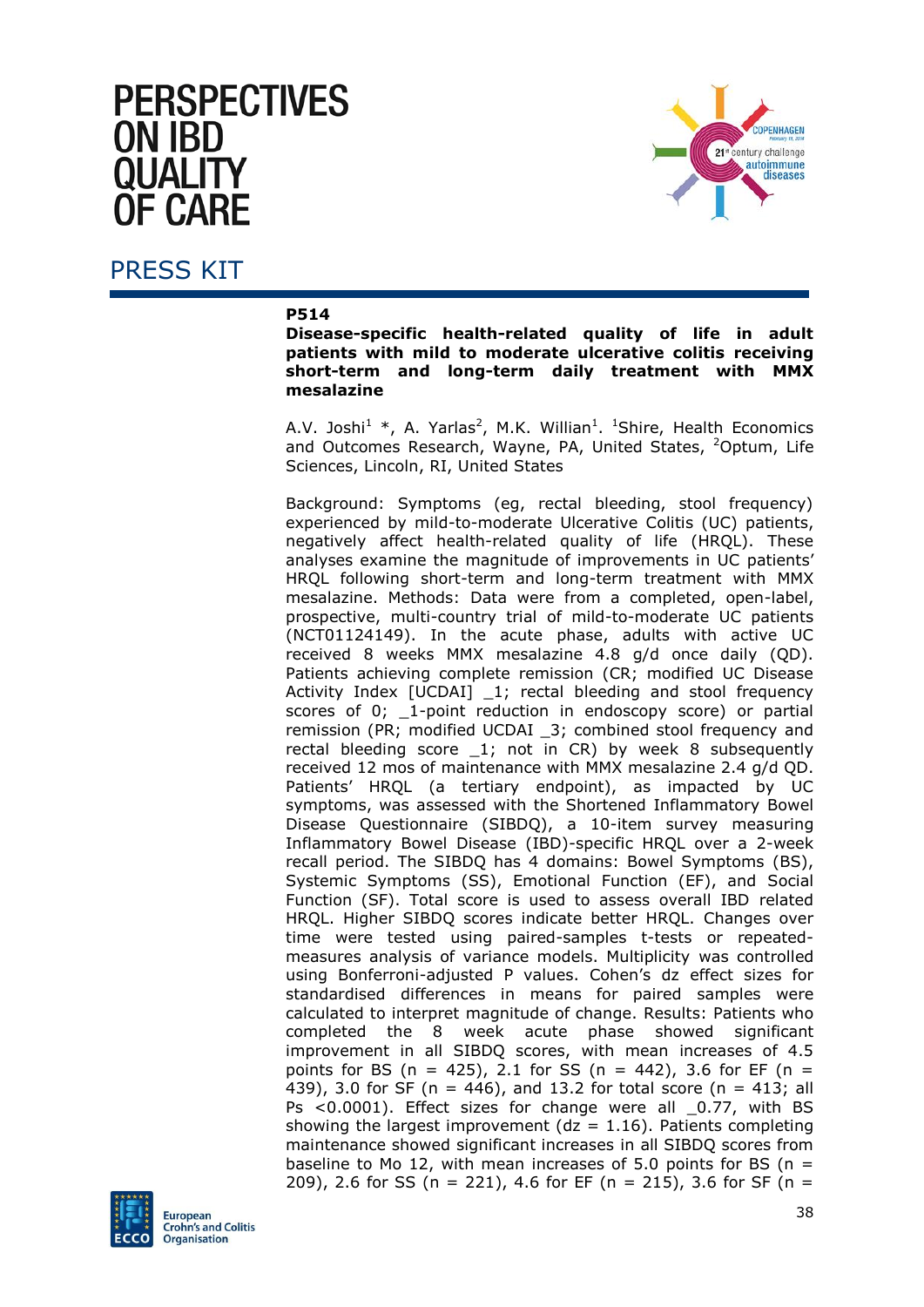

# PRESS KIT

221), and 15.7 for total score ( $n = 198$ ; all Ps <0.0001). There were no significant changes in any scores from the end of the acute phase to the Mo 12 visit (all changes 0.5 points; all Ps >0.24). Conclusions: Patients with active mild-to-moderate UC showed significant, medium to large improvements in diseasespecific HRQL following 8 weeks of MMX mesalazine 4.8 g/d QD. These improvements were maintained among patients in CR or PR who subsequently received 12 mos of MMX mesalazine 2.4 g/d QD.